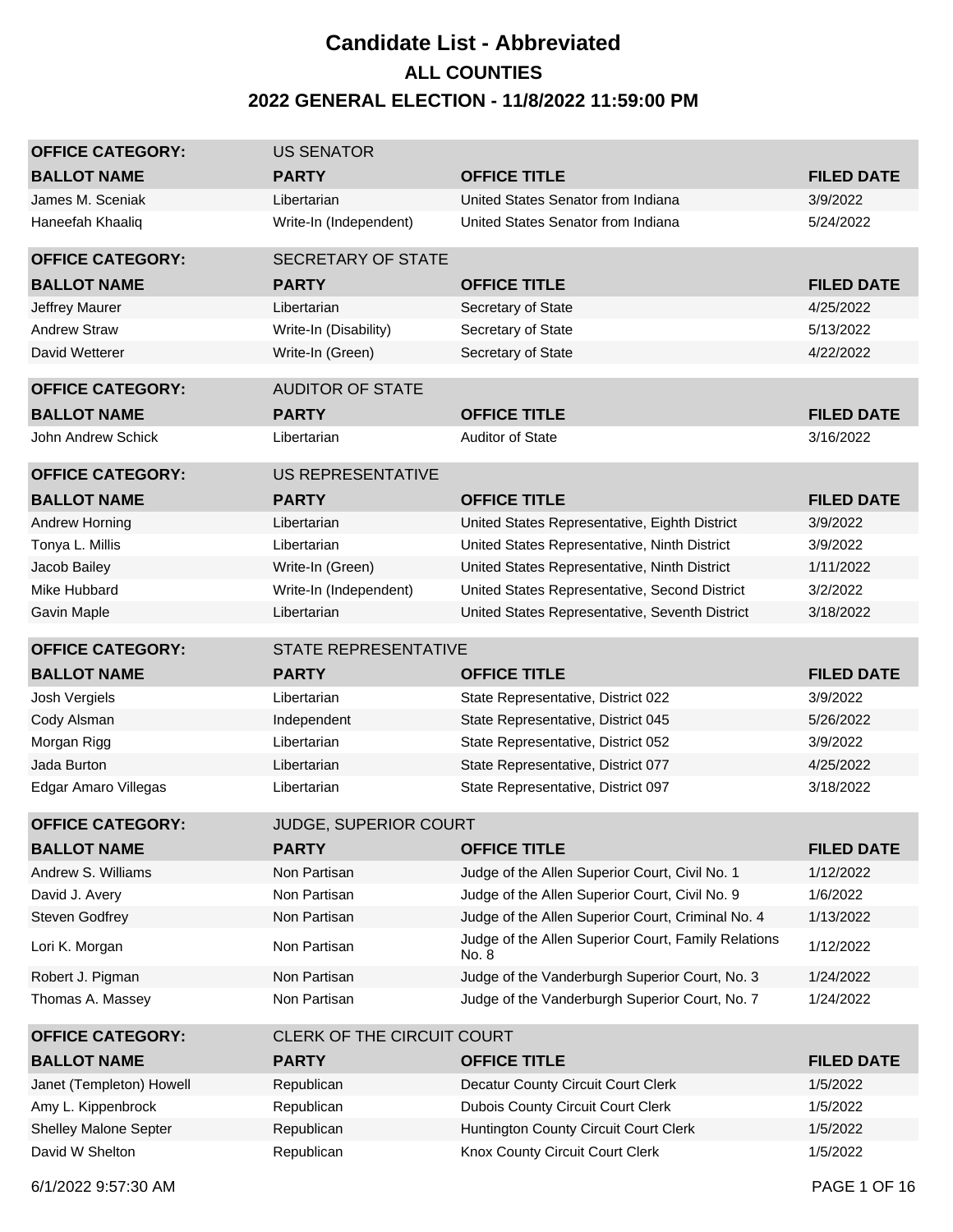| <b>JULIE FITHIAN</b>   | Republican | Martin County Circuit Court Clerk          | 5/11/2022 |
|------------------------|------------|--------------------------------------------|-----------|
| Kay Kilgore            | Republican | Posey County Circuit Court Clerk           | 1/5/2022  |
| Lana Cleary            | Democratic | St. Joseph County Circuit Court Clerk      | 1/5/2022  |
| Amy Rolfes             | Republican | St. Joseph County Circuit Court Clerk      | 2/2/2022  |
| Tonya Bedwell          | Republican | <b>Sullivan County Circuit Court Clerk</b> | 5/20/2022 |
| Cindy (Auer) Doolittle | Republican | <b>Whitley County Circuit Court Clerk</b>  | 5/20/2022 |

#### **OFFICE CATEGORY**

#### **OFFICE CATEGORY BALLOT NAME**

#### **OFFICE CATEGORY BALLOT NAME**

William B Meyerrose Brady N Thomas Tom J. Kleinhelter Chris E. Newton Jeff Sharp Jason A. Eiseman James L Johnson Jr Kevin C McGowan **Republican** Republican St. Joseph County Sheriff **1/7/2022** Jason Bobbitt **Democratic** Democratic Sullivan County Sheriff **1986** Sullivan County Sheriff **5/20/2022** 

| AIIIY RUILES             | Republican             | St. JOSEPH COUNTY CITCUIT COUNT CIETY     | 21212022          |
|--------------------------|------------------------|-------------------------------------------|-------------------|
| Tonya Bedwell            | Republican             | Sullivan County Circuit Court Clerk       | 5/20/2022         |
| Cindy (Auer) Doolittle   | Republican             | <b>Whitley County Circuit Court Clerk</b> | 5/20/2022         |
| <b>OFFICE CATEGORY:</b>  | <b>COUNTY AUDITOR</b>  |                                           |                   |
| <b>BALLOT NAME</b>       | <b>PARTY</b>           | <b>OFFICE TITLE</b>                       | <b>FILED DATE</b> |
| Susan Sleeper            | Republican             | DeKalb County Auditor                     | 1/5/2022          |
| Sandra L. (Sandy) Morton | Democratic             | <b>Dubois County Auditor</b>              | 1/5/2022          |
| Lisa Clark/Benock        | Republican             | Knox County Auditor                       | 1/7/2022          |
| Kathy Hopper             | Republican             | LaGrange County Auditor                   | 1/10/2022         |
| Maegen Greenwell         | Republican             | Posey County Auditor                      | 1/5/2022          |
| John Murphy              | Democratic             | St. Joseph County Auditor                 | 1/5/2022          |
| Desmont Upchurch         | Republican             | St. Joseph County Auditor                 | 2/3/2022          |
| Diana Ross Conner        | Democratic             | <b>Sullivan County Auditor</b>            | 5/20/2022         |
| Amy Scarbrough           | Republican             | <b>Sullivan County Auditor</b>            | 5/20/2022         |
| <b>Tiffany Deakins</b>   | Republican             | <b>Whitley County Auditor</b>             | 5/20/2022         |
| <b>OFFICE CATEGORY:</b>  | <b>COUNTY RECORDER</b> |                                           |                   |
| <b>BALLOT NAME</b>       | <b>PARTY</b>           | <b>OFFICE TITLE</b>                       | <b>FILED DATE</b> |
| Dottie Moore Robbins     | Republican             | Decatur County Recorder                   | 1/5/2022          |
| Jackie Messmer McPherron | Republican             | <b>Dubois County Recorder</b>             | 1/11/2022         |
| Vicki G. Pearson         | Republican             | Huntington County Recorder                | 1/6/2022          |
| Kelley Kopp Hopwood      | Republican             | Knox County Recorder                      | 1/13/2022         |
| Chris A. Hoehn           | Democratic             | Posey County Recorder                     | 1/5/2022          |
| Debbie Richardson        | Republican             | Rush County Recorder                      | 1/5/2022          |
| <b>Christy Knotts</b>    | Republican             | Sullivan County Recorder                  | 5/20/2022         |
| Rosemary Brown           | Republican             | <b>Whitley County Recorder</b>            | 5/20/2022         |
| <b>OFFICE CATEGORY:</b>  | <b>COUNTY SHERIFF</b>  |                                           |                   |
| <b>BALLOT NAME</b>       | <b>PARTY</b>           | <b>OFFICE TITLE</b>                       | <b>FILED DATE</b> |
| Dave Durant              | Independent            | <b>Decatur County Sheriff</b>             | 3/10/2022         |
| William B Meyerrose      | Republican             | <b>Decatur County Sheriff</b>             | 1/5/2022          |
| Brady N Thomas           | Republican             | DeKalb County Sheriff                     | 1/14/2022         |
| Tom J. Kleinhelter       | Republican             | <b>Dubois County Sheriff</b>              | 1/5/2022          |
| Chris E. Newton          | Republican             | Huntington County Sheriff                 | 1/21/2022         |
| Jeff Sharp               | Independent            | Jennings County Sheriff                   |                   |
| Doug Vantlin             | Republican             | Knox County Sheriff                       | 1/5/2022          |
| Jason A. Eiseman         | Democratic             | LaGrange County Sheriff                   | 1/31/2022         |
| <b>Tracy Harker</b>      | Republican             | LaGrange County Sheriff                   | 1/5/2022          |
| James L Johnson Jr       | Other                  | Lake County Sheriff                       | 1/12/2022         |
| Darin S. Kinser          | Libertarian            | <b>Lawrence County Sheriff</b>            | 1/20/2022         |
| Josh Greene              | Republican             | <b>Martin County Sheriff</b>              | 5/11/2022         |
| Tom Latham               | Republican             | Posey County Sheriff                      | 1/5/2022          |
| Allan C Rice             | Republican             | Rush County Sheriff                       | 1/19/2022         |
| <b>Bill Redman</b>       | Democratic             | St. Joseph County Sheriff                 | 1/5/2022          |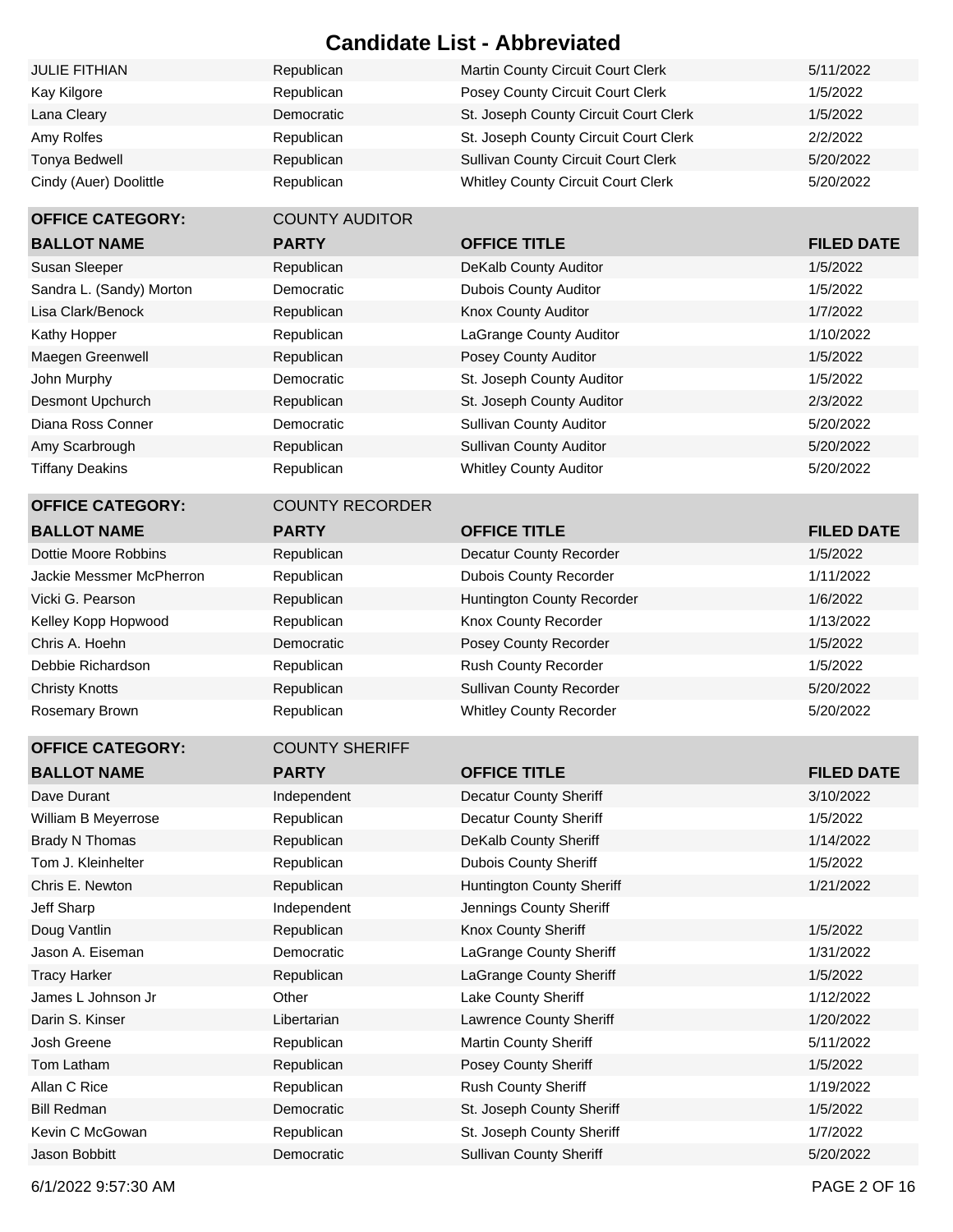|                             |                            | <b>Candidate List - Abbreviated</b>         |                   |
|-----------------------------|----------------------------|---------------------------------------------|-------------------|
| <b>Billy Snead</b>          | Republican                 | <b>Sullivan County Sheriff</b>              | 5/20/2022         |
| Max J Greene                | Libertarian                | <b>Washington County Sheriff</b>            | 5/26/2022         |
| Jason Spencer               | Republican                 | <b>Whitley County Sheriff</b>               | 5/20/2022         |
|                             |                            |                                             |                   |
| <b>OFFICE CATEGORY:</b>     | <b>COUNTY CORONER</b>      |                                             |                   |
| <b>BALLOT NAME</b>          | <b>PARTY</b>               | <b>OFFICE TITLE</b>                         | <b>FILED DATE</b> |
| Charity Ann Banks           | Republican                 | <b>Decatur County Coroner</b>               | 1/14/2022         |
| Jeannine (Jennie) Short     | Republican                 | DeKalb County Coroner                       | 1/5/2022          |
| <b>Bill Denning</b>         | Democratic                 | Posey County Coroner                        | 1/31/2022         |
| <b>OFFICE CATEGORY:</b>     | <b>COUNTY SURVEYOR</b>     |                                             |                   |
|                             |                            |                                             |                   |
| <b>BALLOT NAME</b>          | <b>PARTY</b>               | <b>OFFICE TITLE</b>                         | <b>FILED DATE</b> |
| Richard A (Dick) Vermillion | Democratic                 | Knox County Surveyor                        | 1/6/2022          |
| Wayne Stahl                 | Republican                 | <b>Ohio County Surveyor</b>                 | 5/3/2022          |
| <b>OFFICE CATEGORY:</b>     | <b>COUNTY ASSESSOR</b>     |                                             |                   |
| <b>BALLOT NAME</b>          | <b>PARTY</b>               | <b>OFFICE TITLE</b>                         | <b>FILED DATE</b> |
| Dorene Greiwe               | Republican                 | Decatur County Assessor                     | 1/24/2022         |
| Sheila J Stonebraker        | Republican                 | DeKalb County Assessor                      | 1/5/2022          |
| Angela (Angie) Giesler      | Republican                 | <b>Dubois County Assessor</b>               | 1/5/2022          |
| Jill E. Amick-Zorger        | Republican                 | <b>Huntington County Assessor</b>           | 1/5/2022          |
| Robert (Woody) Woodward     | Republican                 | Knox County Assessor                        | 1/5/2022          |
| Patricia (Pat) Monroe       | Republican                 | LaGrange County Assessor                    | 1/10/2022         |
| <b>CAROLYN SUE MCGUIRE</b>  | Republican                 | Martin County Assessor                      | 5/11/2022         |
| Nancy A. Hoehn              | Republican                 | Posey County Assessor                       | 1/5/2022          |
| Mary Ann Bridges            | Republican                 | Rush County Assessor                        | 1/28/2022         |
| <b>Ted Booker</b>           | Democratic                 | St. Joseph County Assessor                  | 1/18/2022         |
| Tracey L. Spurr             | Democratic                 | <b>Sullivan County Assessor</b>             | 5/20/2022         |
| Michele Bedwell             | Republican                 | <b>Sullivan County Assessor</b>             | 5/20/2022         |
| Kimberly K Erdly            | Republican                 | <b>Whitley County Assessor</b>              | 5/20/2022         |
|                             |                            |                                             |                   |
| <b>OFFICE CATEGORY:</b>     | <b>COUNTY COMMISSIONER</b> |                                             |                   |
| <b>BALLOT NAME</b>          | <b>PARTY</b>               | <b>OFFICE TITLE</b>                         | <b>FILED DATE</b> |
| Jeremy R Pasel              | Republican                 | Decatur County Commissioner, District 2     | 1/7/2022          |
| William (Bill) Hartman      | Republican                 | DeKalb County Commissioner, District West   | 1/13/2022         |
| Mary E. (Becky) Beckman     | Democratic                 | Dubois County Commissioner, District 2      | 1/5/2022          |
| Serice Stenftenagel         | Republican                 | Dubois County Commissioner, District 2      | 1/5/2022          |
| Rob Miller                  | Republican                 | Huntington County Commissioner, District 1  | 1/5/2022          |
| Kellie E Streeter           | Republican                 | Knox County Commissioner, District 3        | 1/5/2022          |
| Terry A. Martin Jr.         | Republican                 | LaGrange County Commissioner, District 1    | 1/6/2022          |
| PAUL R GEORGE               | Democratic                 | Martin County Commissioner, District 2      | 5/11/2022         |
| Deandra Marie Magdaleno     | Independent                | Martin County Commissioner, District 2      | 2/9/2022          |
| Greg Newman                 | Republican                 | Posey County Commissioner, District 2       | 1/12/2022         |
| Kenny Aulbach               | Republican                 | Rush County Commissioner, Northern District | 1/24/2022         |
| Donald R Westerhausen Jr    | Democratic                 | St. Joseph County Commissioner, District 1  | 1/20/2022         |
| Carl H Baxmeyer             | Republican                 | St. Joseph County Commissioner, District 1  | 1/12/2022         |
| Robert A. (Bob) Davis       | Republican                 | Sullivan County Commissioner, District 1    | 5/20/2022         |
| Tommy Brown III             | Libertarian                | Washington County Commissioner, District 2  | 2/18/2022         |
| Isaac J (Ike) Beam          | Democratic                 | Whitley County Commissioner, District 2     | 5/20/2022         |
| Jarryd Myers                | Libertarian                | Whitley County Commissioner, District 2     | 2/17/2022         |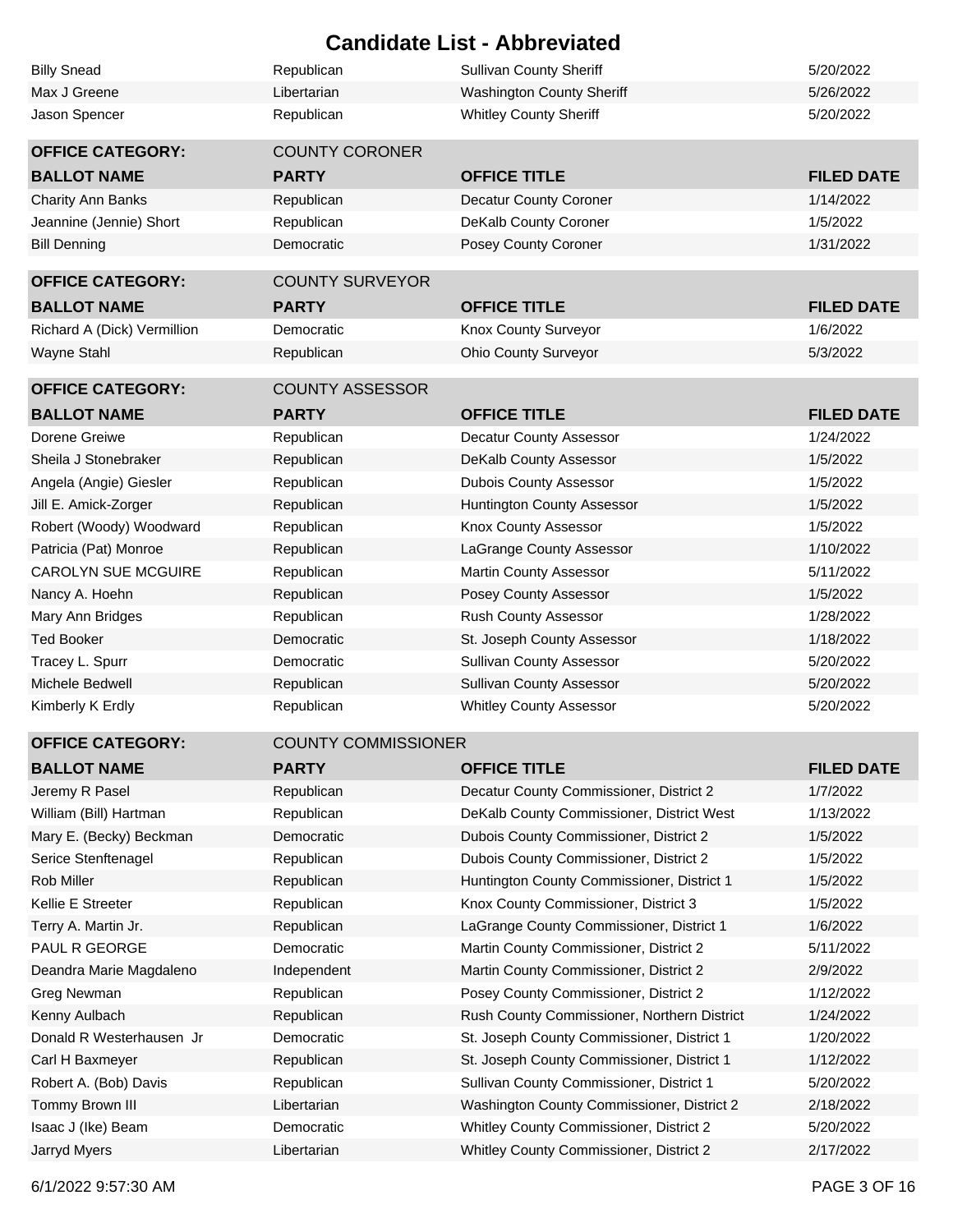Rob Schuman **Republican** Republican Whitley County Commissioner, District 2 5/20/2022

| <b>OFFICE CATEGORY:</b>  | <b>COUNTY COUNCIL MEMBER</b> |                                       |                   |  |
|--------------------------|------------------------------|---------------------------------------|-------------------|--|
| <b>BALLOT NAME</b>       | <b>PARTY</b>                 | <b>OFFICE TITLE</b>                   | <b>FILED DATE</b> |  |
| David A Riggs (Riggys)   | Democratic                   | Clinton County Council, District 1    | 5/13/2022         |  |
| Mark A Newhart           | Democratic                   | Clinton County Council, District 3    | 5/13/2022         |  |
| Kenny Hooten             | Republican                   | Decatur County Council, District 1    | 1/7/2022          |  |
| Danny D Peters           | Republican                   | Decatur County Council, District 2    | 1/5/2022          |  |
| Deanna L Burkart         | Republican                   | Decatur County Council, District 3    | 1/6/2022          |  |
| Ashley Emsweller Hungate | Republican                   | Decatur County Council, District 4    | 1/5/2022          |  |
| <b>Rick Collins</b>      | Republican                   | DeKalb County Council, District 1     | 2/1/2022          |  |
| William (Bill) VanWye    | Republican                   | DeKalb County Council, District 2     | 1/11/2022         |  |
| Amy Demske               | Republican                   | DeKalb County Council, District 3     | 1/11/2022         |  |
| Richard (Rick) Ring      | Republican                   | DeKalb County Council, District 4     | 1/5/2022          |  |
| Matt Johnson             | Democratic                   | Dubois County Council, District 1     | 1/24/2022         |  |
| Craig M. Greulich        | Republican                   | Dubois County Council, District 1     | 1/5/2022          |  |
| Dennis Ray Tedrow        | Democratic                   | Dubois County Council, District 2     | 1/14/2022         |  |
| Ryan Craig               | Republican                   | Dubois County Council, District 2     | 1/5/2022          |  |
| Meredith Voegerl         | Republican                   | Dubois County Council, District 3     | 1/5/2022          |  |
| Alex Hohl                | Republican                   | Dubois County Council, District 4     | 1/5/2022          |  |
| John R. Stoeckley        | Republican                   | Huntington County Council, District 1 | 1/31/2022         |  |
| Kendall Mickley          | Republican                   | Huntington County Council, District 2 | 1/7/2022          |  |
| Raymond (Keith) Eller    | Republican                   | Huntington County Council, District 3 | 1/26/2022         |  |
| Brian L. Warpup          | Republican                   | Huntington County Council, District 4 | 1/5/2022          |  |
| Mary Crismore            | Republican                   | Knox County Council, District 1       | 1/5/2022          |  |
| <b>Micheal P Morris</b>  | Republican                   | Knox County Council, District 2       | 1/12/2022         |  |
| Jay Yochum               | Republican                   | Knox County Council, District 3       | 1/5/2022          |  |
| <b>Richard Chattin</b>   | Republican                   | Knox County Council, District 4       | 1/7/2022          |  |
| <b>Tom Swihart</b>       | Democratic                   | LaGrange County Council, District 1   | 1/25/2022         |  |
| Jeffrey A. Campos        | Republican                   | LaGrange County Council, District 1   | 1/5/2022          |  |
| Ryan J. Riegsecker       | Republican                   | LaGrange County Council, District 2   | 1/10/2022         |  |
| Harold D. Gingerich      | Republican                   | LaGrange County Council, District 3   | 1/6/2022          |  |
| James R. Young           | Republican                   | LaGrange County Council, District 4   | 1/12/2022         |  |
| Dustin R Bunch           | Libertarian                  | Lawrence County Council, District 1   | 5/19/2022         |  |
| Jason Tylor Russell      | Libertarian                  | Lawrence County Council, District 2   | 1/20/2022         |  |
| Michael Russell          | Libertarian                  | Lawrence County Council, District 3   | 1/28/2022         |  |
| Niklas R Siniard         | Libertarian                  | Lawrence County Council, District 4   | 4/29/2022         |  |
| <b>Richard Summers</b>   | Democratic                   | Martin County Council, District 3     | 5/11/2022         |  |
| <b>Monty Gregory</b>     | Republican                   | Martin County Council, District 3     | 5/11/2022         |  |
| Jordan Dant              | Republican                   | Martin County Council, District 1     | 5/11/2022         |  |
| Jim Hamby                | Republican                   | Martin County Council, District 2     | 5/11/2022         |  |
| Andrew Beaver            | Republican                   | Martin County Council, District 4     | 5/11/2022         |  |
| Tom R. Schneider         | Democratic                   | Posey County Council, District 1      | 1/21/2022         |  |
| Melvin E. Buchanan       | Democratic                   | Posey County Council, District 2      | 2/2/2022          |  |
| Jerry Chastain III       | Republican                   | Posey County Council, District 2      | 2/2/2022          |  |
| B. David Dausman         | Republican                   | Posey County Council, District 3      | 1/31/2022         |  |
| Zack George              | Republican                   | Posey County Council, District 4      | 2/2/2022          |  |
| Amy Grocox               | Republican                   | Rush County Council, District 1       | 1/13/2022         |  |
| Carl Harcourt            | Republican                   | Rush County Council, District 2       | 1/19/2022         |  |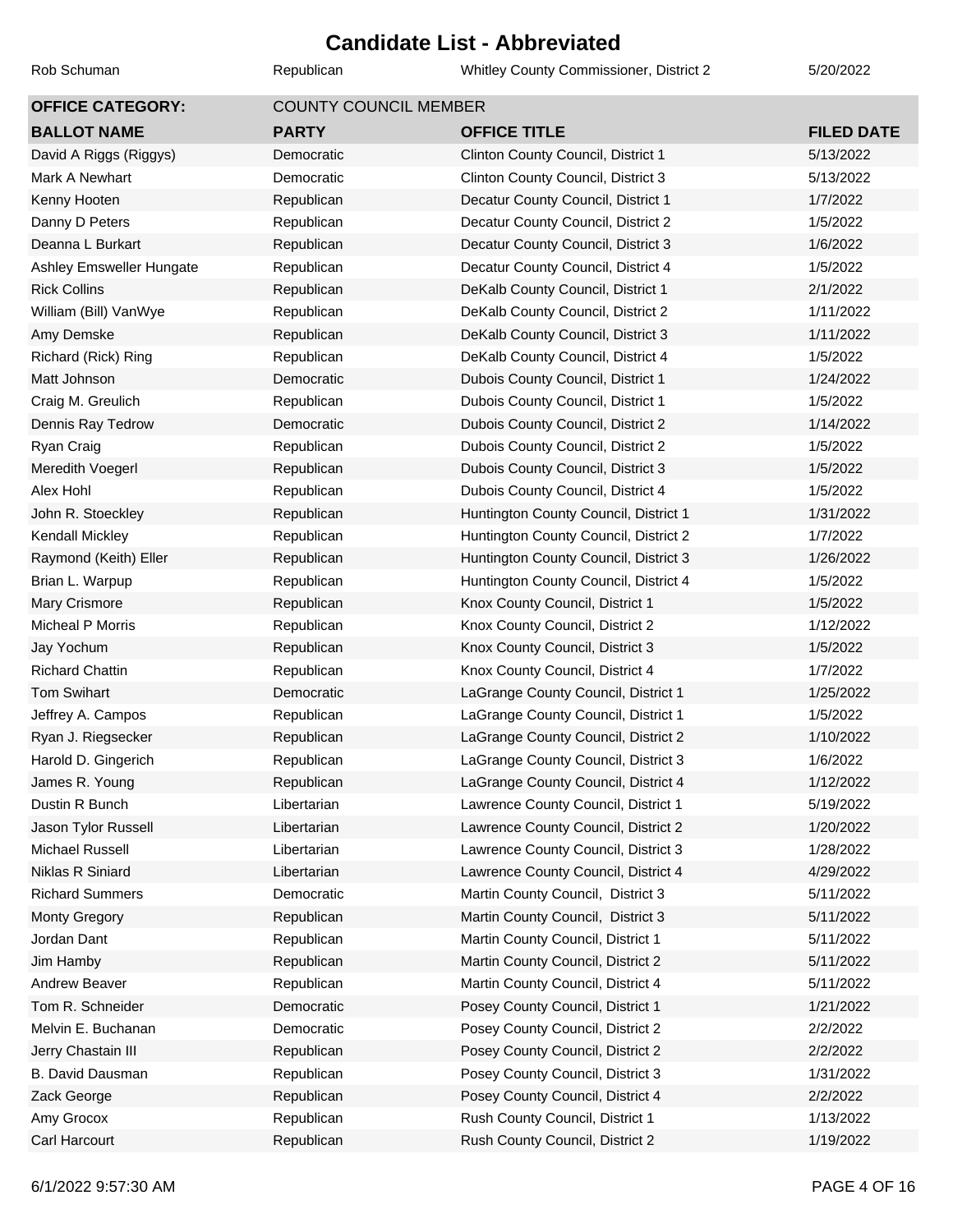| Scott D Barnes             | Republican               | Rush County Council, District 3                                                | 1/14/2022         |
|----------------------------|--------------------------|--------------------------------------------------------------------------------|-------------------|
| Janet D Kile               | Republican               | Rush County Council, District 4                                                | 2/1/2022          |
| Bobby K Kruszynski Jr      | Democratic               | St. Joseph County Council, District A                                          | 2/4/2022          |
| Joe Thomas                 | Republican               | St. Joseph County Council, District A                                          | 1/28/2022         |
| <b>Corey Noland</b>        | Democratic               | St. Joseph County Council, District B                                          | 2/1/2022          |
| Amy Drake                  | Republican               | St. Joseph County Council, District B                                          | 1/28/2022         |
| Dan Schaetzle              | Republican               | St. Joseph County Council, District C                                          | 2/4/2022          |
| Diana Hess                 | Democratic               | St. Joseph County Council, District E                                          | 3/2/2022          |
| Jason Kring                | Republican               | St. Joseph County Council, District E                                          | 5/27/2022         |
| Bryan J Tanner             | Democratic               | St. Joseph County Council, District H                                          | 2/4/2022          |
| Logan Pearison             | Democratic               | Sullivan County Council, District 1                                            | 5/20/2022         |
| Jeffrey (Jeff) Scales      | Republican               | Sullivan County Council, District 2                                            | 5/20/2022         |
| Mitchell K. Ferree         | Republican               | Sullivan County Council, District 3                                            | 5/20/2022         |
| <b>Nick Cullison</b>       | Democratic               | Sullivan County Council, District 4                                            | 5/20/2022         |
| Mark A. Hiatt Jr.          | Republican               | Sullivan County Council, District 4                                            | 5/20/2022         |
| Rhonda Ann Greene          | Libertarian              | Washington County Council, District 3                                          | 2/18/2022         |
| David Norton               | Libertarian              | Washington County Council, District 4                                          | 5/26/2022         |
| Ryan Day                   | Libertarian              | Whitley County Council, District 1                                             | 2/17/2022         |
| John M Barrett             | Republican               | Whitley County Council, District 1                                             | 5/20/2022         |
| <b>Scott Allison</b>       | Libertarian              | Whitley County Council, District 2                                             | 2/17/2022         |
| Kim Wheeler                | Republican               | Whitley County Council, District 2                                             | 5/20/2022         |
| <b>Nick Brewer</b>         | Republican               | Whitley County Council, District 3                                             | 5/20/2022         |
| Thomas L Warner            | Republican               | Whitley County Council, District 4                                             | 5/20/2022         |
| <b>OFFICE CATEGORY:</b>    | <b>TOWNSHIP ASSESSOR</b> |                                                                                |                   |
|                            |                          |                                                                                |                   |
| <b>BALLOT NAME</b>         | <b>PARTY</b>             | <b>OFFICE TITLE</b>                                                            | <b>FILED DATE</b> |
| Mike Castellon             | Republican               | Penn Township Assessor, St. Joseph County                                      | 2/11/2022         |
| <b>OFFICE CATEGORY:</b>    | <b>TOWNSHIP TRUSTEE</b>  |                                                                                |                   |
| <b>BALLOT NAME</b>         | <b>PARTY</b>             | <b>OFFICE TITLE</b>                                                            | <b>FILED DATE</b> |
| Rachel Connall Adams       | Republican               | Adams Township Trustee, Decatur County                                         | 1/12/2022         |
| Karen Jenkins              | Republican               | Anderson Township Trustee, Rush County                                         | 1/28/2022         |
| Ken Buck                   | Democratic               | Bainbridge Township Trustee, Dubois County                                     | 1/5/2022          |
| Jerry R. Walden            | Republican               | Black Township Trustee, Posey County                                           | 1/12/2022         |
| William L. Pipher          | Republican               | Bloomfield Township Trustee, LaGrange County                                   | 1/7/2022          |
| Mark Kieffner              | Republican               | Boone Township Trustee, Dubois County                                          | 1/25/2022         |
| Nancy Holbrook             | Democratic               | Busseron Township Trustee, Knox County                                         | 1/24/2022         |
| Ryan Irvine                | Republican               | Busseron Township Trustee, Knox County                                         | 1/24/2022         |
| Jerry D Staller            | Republican               |                                                                                | 1/28/2022         |
| James K. (Jim) Meyer       | Democratic               | Butler Township Trustee, DeKalb County<br>Cass Township Trustee, Dubois County | 1/7/2022          |
| <b>Todd E Talpas</b>       | Democratic               | Cass Township Trustee, Sullivan County                                         | 5/20/2022         |
| Ann Marie Stewart          | Republican               | Center Township Trustee, Martin County                                         | 5/11/2022         |
| Virginia Jung              | Republican               | Center Township Trustee, Posey County                                          | 2/2/2022          |
| Cathy J Pratt              | Republican               | Center Township Trustee, Rush County                                           | 2/7/2022          |
| Judith Galloway            | Republican               | Centre Township Trustee, St. Joseph County                                     | 1/24/2022         |
| David R Israel             | Republican               | Clay Township Trustee, Decatur County                                          | 1/18/2022         |
| William F. (Bill) Connelly | Republican               | Clay Township Trustee, LaGrange County                                         | 1/13/2022         |
| Sean O'Brien               | Democratic               | Clay Township Trustee, St. Joseph County                                       | 1/19/2022         |
| Luke Hudnall               | Republican               | Clay Township Trustee, St. Joseph County                                       | 1/31/2022         |

6/1/2022 9:57:30 AM PAGE 5 OF 16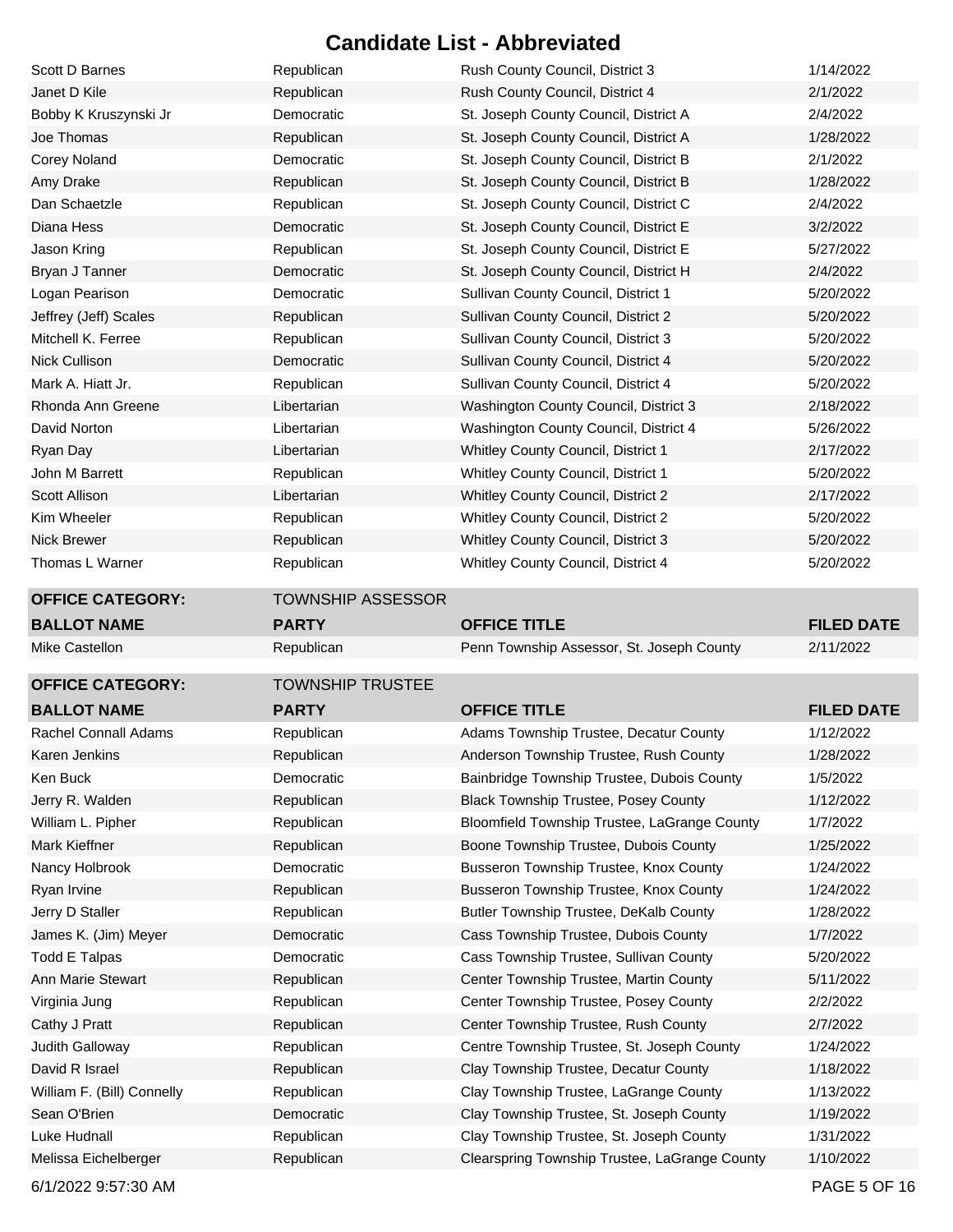| James Yeager              | Republican  | Cleveland Township Trustee, Whitley County     | 5/20/2022 |
|---------------------------|-------------|------------------------------------------------|-----------|
| Ronnie Bruner             | Republican  | Clinton Township Trustee, Decatur County       | 1/21/2022 |
| Larry Gene Hall           | Republican  | Columbia Township Trustee, Dubois County       | 1/5/2022  |
| <b>Matthew R Minier</b>   | Republican  | Columbia Township Trustee, Whitley County      | 5/20/2022 |
| <b>Stacey Nickels</b>     | Republican  | Concord Township Trustee, DeKalb County        | 1/28/2022 |
| Brenda S Howard           | Democratic  | Curry Township Trustee, Sullivan County        | 5/20/2022 |
| Lacey Newton              | Republican  | Decker Township Trustee, Knox County           | 2/7/2022  |
| Dawn M. Christner         | Republican  | Eden Township Trustee, LaGrange County         | 1/26/2022 |
| Elaine M Western          | Republican  | Etna Troy Township Trustee, Whitley County     | 5/20/2022 |
| Cathy A Halberstadt       | Democratic  | Fairbanks Township Trustee, Sullivan County    | 5/20/2022 |
| Darin Yarian              | Republican  | Fairfield Township Trustee, DeKalb County      | 1/31/2022 |
| David Kemper              | Democratic  | Ferdinand Township Trustee, Dubois County      | 1/13/2022 |
| Sandra M (Sandy) Harrison | Republican  | Franklin Township Trustee, DeKalb County       | 1/6/2022  |
| <b>James Geis</b>         | Republican  | Fugit Township Trustee, Decatur County         | 1/26/2022 |
| Jennifer L Robinson       | Democratic  | German Township Trustee, St. Joseph County     | 1/26/2022 |
| Bertran J Skelton         | Republican  | German Township Trustee, St. Joseph County     | 2/1/2022  |
| Linda Kay Cole Land       | Republican  | Gill Township Trustee, Sullivan County         | 5/20/2022 |
| Mary Dangler              | Republican  | Grant Township Trustee, DeKalb County          | 1/10/2022 |
| Sandra K Ort              | Republican  | Greene Township Trustee, St. Joseph County     | 1/28/2022 |
| Peggy S. Whitlock         | Republican  | Greenfield Township Trustee, LaGrange County   | 1/19/2022 |
| Marsha Earley             | Democratic  | Haddon Township Trustee, Sullivan County       | 5/20/2022 |
| EXZELIA MONTGOMERY        | Republican  | Halbert Township Trustee, Martin County        | 5/11/2022 |
| <b>Allen Thewes</b>       | Democratic  | Hall Township Trustee, Dubois County           | 1/13/2022 |
| Dee A. Fulford            | Republican  | Hamilton Township Trustee, Sullivan County     | 5/20/2022 |
| Marvin Gene Eisenhut      | Republican  | Harbison Township Trustee, Dubois County       | 1/5/2022  |
| James Robert Scarafia     | Democratic  | Harmony Township Trustee, Posey County         | 1/31/2022 |
| <b>Bill Price</b>         | Democratic  | Harris Township Trustee, St. Joseph County     | 2/2/2022  |
| Kenneth E (Ken) Lindsay   | Republican  | Harris Township Trustee, St. Joseph County     | 1/6/2022  |
| Don Mize                  | Democratic  | Harrison Township Trustee, Knox County         | 1/5/2022  |
| <b>Toby Like</b>          | Republican  | Harrison Township Trustee, Knox County         | 1/11/2022 |
| <b>Bruce Keenon</b>       | Democratic  | Huntington Township Trustee, Huntington County | 2/1/2022  |
| Everett (EJ) Carroll      | Republican  | Huntington Township Trustee, Huntington County | 1/14/2022 |
| Brenda M Shireman         | Republican  | Jackson Township Trustee, Decatur County       | 1/10/2022 |
| Audra Wilcoxson           | Republican  | Jackson Township Trustee, DeKalb County        | 1/28/2022 |
| Sylvester L. Voegerl      | Democratic  | Jackson Township Trustee, Dubois County        | 1/27/2022 |
| Donna J Wall              | Republican  | Jackson Township Trustee, Rush County          | 1/27/2022 |
| Tony J Samm               | Democratic  | Jackson Township Trustee, Sullivan County      | 5/20/2022 |
| <b>Brian King</b>         | Democratic  | Jefferson Township Trustee, Dubois County      | 1/26/2022 |
| Lonnie Todd Jr.           | Democratic  | Jefferson Township Trustee, Sullivan County    | 5/20/2022 |
| Chad A Nix                | Republican  | Jefferson Township Trustee, Whitley County     | 5/20/2022 |
| <b>Edward Banks</b>       | Democratic  | Johnson Township Trustee, Knox County          | 1/24/2022 |
| <b>AARON MORRIS</b>       | Republican  | Johnson Township Trustee, Knox County          | 2/1/2022  |
| Amy L. Mckowen            | Republican  | Johnson Township Trustee, LaGrange County      | 1/7/2022  |
| Michael J Lilly           | Republican  | Keyser Township Trustee, DeKalb County         | 1/7/2022  |
| Sue A Dittmar             | Republican  | Liberty Township Trustee, St. Joseph           | 1/31/2022 |
| Terry J. lannarelli       | Republican  | Lima Township Trustee, LaGrange County         | 1/21/2022 |
| Terry J. lannarelli       | Republican  | Lima Township Trustee, LaGrange County         | 1/21/2022 |
| <b>Charles Kulp</b>       | Republican  | Lincoln Township Trustee, St. Joseph County    | 1/5/2022  |
| Angela Oneal              | Independent | Lockhart Township Trustee, Pike County         | 1/28/2022 |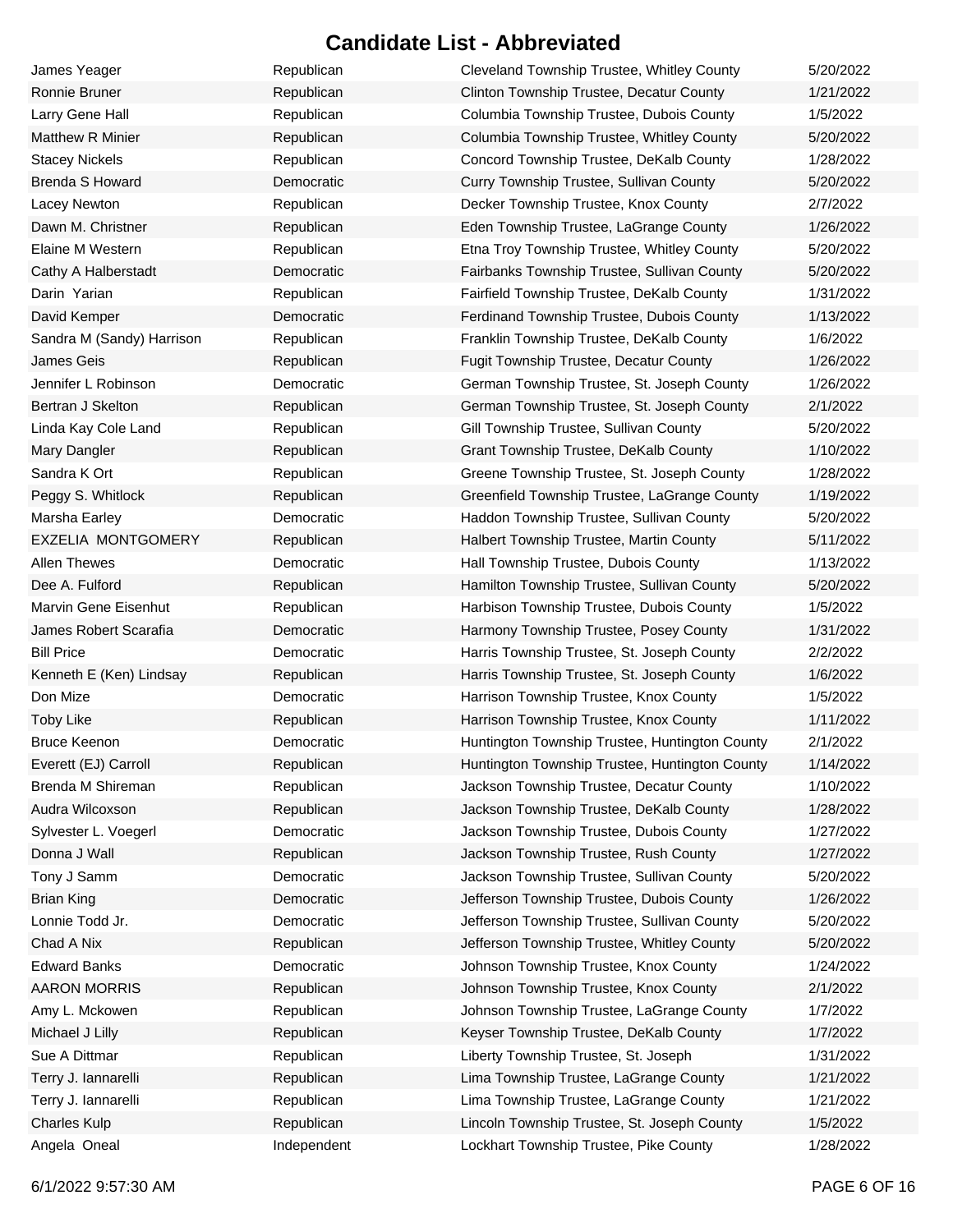| MILDRED C. BROWN           | Republican  | Lost River Township Trustee, Martin County    | 5/11/2022 |
|----------------------------|-------------|-----------------------------------------------|-----------|
| Don Mercer                 | Republican  | Lynn Township Trustee, Posey County           | 1/12/2022 |
| Scott A. Blazey            | Republican  | Madison Township Trustee, Dubois County       | 1/5/2022  |
| Scott Laidig               | Republican  | Madison Township Trustee, St. Joseph County   | 1/28/2022 |
| Elizabeth A Fry            | Republican  | Marion Township Trustee, Decatur County       | 1/14/2022 |
| <b>Clarence Reckelhoff</b> | Democratic  | Marion Township Trustee, Dubois County        | 1/10/2022 |
| <b>Bruce Bowman</b>        | Republican  | Milford Township Trustee, LaGrange County     | 1/18/2022 |
| <b>TAMMY JO GORE</b>       | Democratic  | Mitcheltree Township Trustee, Martin County   | 5/11/2022 |
| Donald Gengnagel           | Republican  | Newville Township Trustee, DeKalb County      | 1/21/2022 |
| Jeff Browning              | Republican  | Noble Township Trustee, Rush County           | 1/24/2022 |
| <b>Will Miller</b>         | Republican  | Olive Township Trustee, St. Joseph County     | 2/4/2022  |
| Barbara L Richey           | Republican  | Orange Township Trustee, Rush County          | 1/28/2022 |
| Raymond A Hatton           | Democratic  | Palmyra Township Trustee, Knox County         | 1/13/2022 |
| Rachel M Carnahan          | Republican  | Palmyra Township Trustee, Knox County         | 2/7/2022  |
| Donald J. Astrike          | Republican  | Patoka Township Trustee, Dubois County        | 1/13/2022 |
| Doris J Portolese          | Republican  | Penn Township Trustee, St. Joseph             | 1/18/2022 |
| <b>JASON HENNETTE</b>      | Democratic  | Perry Township Trustee, Martin County         | 5/11/2022 |
| <b>Robin Price</b>         | Democratic  | Point Township Trustee, Posey County          | 1/14/2022 |
| <b>Gary Miller</b>         | Republican  | Polk Township Trustee, Huntington County      | 1/14/2022 |
| Jason Critchlow            | Democratic  | Portage Township Trustee, St. Joseph County   | 1/20/2022 |
| Monty McMahan              | Republican  | Posey Township Trustee, Rush County           | 1/27/2022 |
| Pamela Sebert              | Republican  | Richland Township Trustee, DeKalb County      | 1/6/2022  |
| Craig Angle                | Republican  | Richland Township Trustee, Rush County        | 1/5/2022  |
| <b>Cory Patrick</b>        | Republican  | Richland Township Trustee, Whitley County     | 5/20/2022 |
| Andy Ingersoll             | Republican  | Ripley Township Trustee, Rush County          | 1/31/2022 |
| Derek Evan Voegel          | Libertarian | Robb Township Trustee, Posey County           | 3/18/2022 |
| Margaret H. Montgomery     | Republican  | Robinson Township Trustee, Posey County       | 1/31/2022 |
| Warren Britt Buhler        | Republican  | Rushville Township Trustee, Rush County       | 1/10/2022 |
| <b>Terry J Street</b>      | Republican  | Rutherford Township Trustee, Martin County    | 5/11/2022 |
| Scott Canady               | Republican  | Salamonie Township Trustee, Huntington County | 1/31/2022 |
| Fred A Krieger             | Republican  | Saltcreek Township Trustee, Decatur County    | 1/10/2022 |
| Dan Wenning                | Republican  | Sandcreek Township Trustee, Decatur County    | 1/10/2022 |
| Vivian Sade                | Democratic  | Smith Township Trustee, Whitley County        | 5/20/2022 |
| Marcus (Marc) Gatton       | Republican  | Smith Township Trustee, Whitley County        | 5/20/2022 |
| Diana L Miller             | Republican  | Smithfield Township Trustee, DeKalb County    | 1/12/2022 |
| Cheri A Bushee             | Republican  | Spencer Township Trustee, DeKalb County       | 1/6/2022  |
| Sherri Johnston            | Republican  | Springfield Township Trustee, LaGrange County | 1/27/2022 |
| <b>Tracy Miller</b>        | Republican  | Stafford Township Trustee, DeKalb County      | 2/2/2022  |
| Shelly A Mccrary           | Democratic  | Steen Township Trustee, Knox County           | 1/25/2022 |
| <b>Bill Brice</b>          | Republican  | Thorncreek Township Trustee, Whitley County   | 5/20/2022 |
| Mark (Buck) Jennings       | Republican  | Troy Township Trustee, DeKalb County          | 1/12/2022 |
| <b>Travis Mckinney</b>     | Democratic  | Turman Township Trustee, Sullivan County      | 5/20/2022 |
| Craig Bassett              | Republican  | Union Township Trustee, DeKalb County         | 1/5/2022  |
| Deirdre (DeeDee) Helton    | Republican  | Union Township Trustee, Ohio County           | 5/13/2022 |
| Carolyn J Keith            | Republican  | Union Township Trustee, Rush County           | 2/1/2022  |
| Kelly Carrico              | Republican  | Union Township Trustee, St. Joseph County     | 1/11/2022 |
| <b>Brandon C Forrester</b> | Republican  | Union Township Trustee, Whitley County        | 5/20/2022 |
| <b>Bruce Miller</b>        | Republican  | Van Buren Township Trustee, LaGrange County   | 1/20/2022 |
| Angela (Angie) Patton-Goff | Democratic  | Vigo Township Trustee, Knox County            | 1/19/2022 |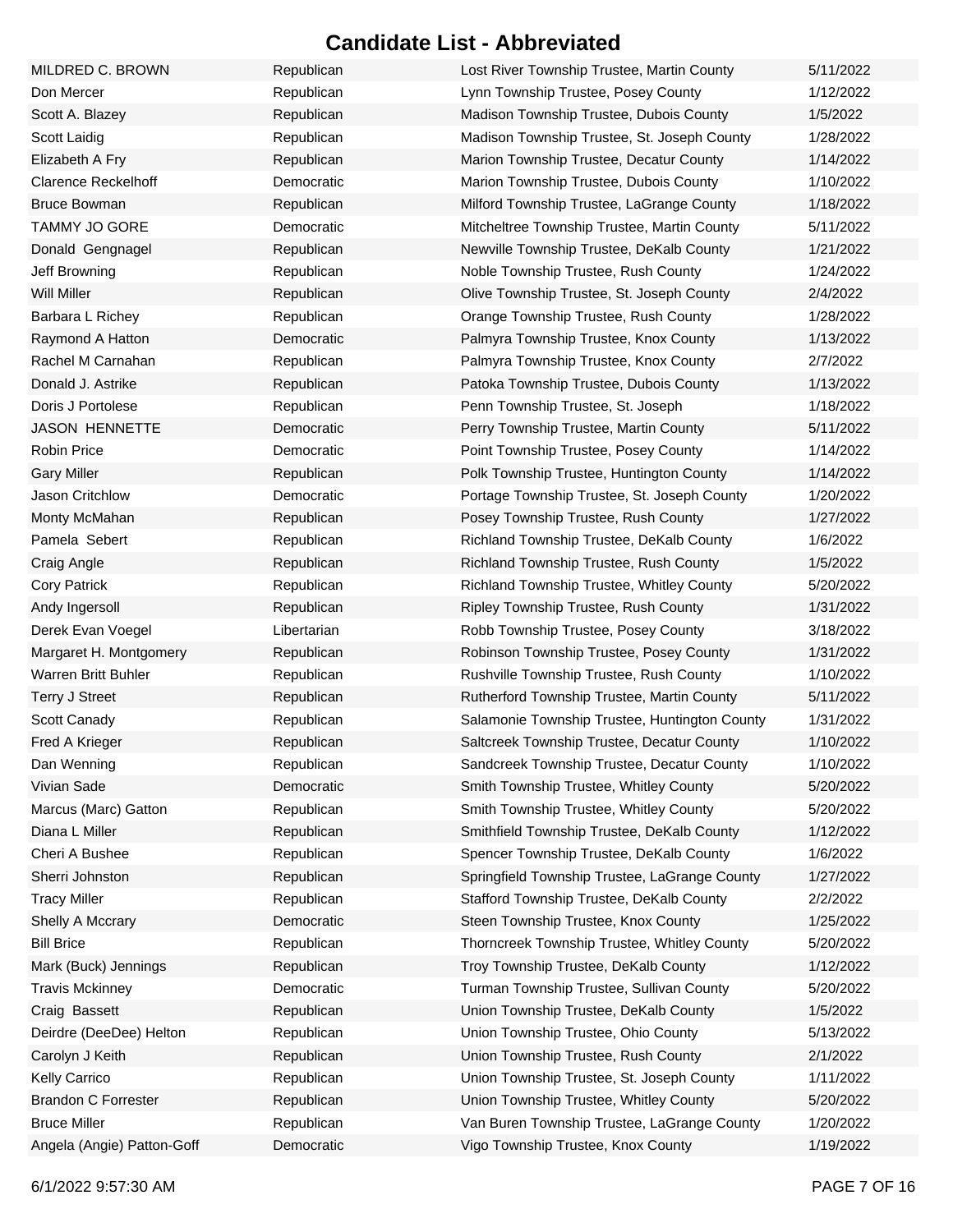| Mike Quinett             | Democratic                   | Vincennes Township Trustee, Knox County              | 1/5/2022          |
|--------------------------|------------------------------|------------------------------------------------------|-------------------|
| Michael Folsom           | Republican                   | Vincennes Township Trustee, Knox County              | 1/7/2022          |
| Michael Mahan            | Democratic                   | Walker Township Trustee, Rush County                 | 1/24/2022         |
| <b>Steven Downey</b>     | Democratic                   | Warren Township Trustee, St. Joseph County           | 1/14/2022         |
| Kevin Bollinger          | Republican                   | Washington Tonwship Trustee, Whitley County          | 5/20/2022         |
| <b>Christopher Ramey</b> | Democratic                   | Washington Township Trustee, Decatur County          | 2/1/2022          |
| <b>Beverly Rivera</b>    | Republican                   | Washington Township Trustee, Decatur County          | 2/7/2022          |
| <b>Brian A Stephens</b>  | Democratic                   | Washington Township Trustee, Knox County             | 1/6/2022          |
| <b>Eric H Elwell</b>     | Republican                   | Washington Township Trustee, Rush County             | 1/5/2022          |
| Sara M Kixmiller         | Republican                   | Widner Township Trustee, Knox County                 | 1/14/2022         |
| <b>Heather Bledsoe</b>   | Republican                   | Wilmington Township Trustee, DeKalb County           | 1/7/2022          |
| <b>OFFICE CATEGORY:</b>  | <b>TOWNSHIP BOARD MEMBER</b> |                                                      |                   |
| <b>BALLOT NAME</b>       | <b>PARTY</b>                 | <b>OFFICE TITLE</b>                                  | <b>FILED DATE</b> |
| Melanie K Hoffman        | Democratic                   | Adams Township Board Member, Decatur County          | 5/19/2022         |
| Ken Ewing                | Republican                   | Adams Township Board Member, Decatur County          | 1/25/2022         |
| <b>Bethany Fellows</b>   | Republican                   | Adams Township Board Member, Decatur County          | 2/7/2022          |
| Bradley P. Scheidler     | Republican                   | Adams Township Board Member, Decatur County          | 2/7/2022          |
| Jeffrey S Innis          | Republican                   | Anderson Township Board Member, Rush County          | 5/26/2022         |
| Laura Cowan Jessup       | Republican                   | Anderson Township Board Member, Rush County          | 5/27/2022         |
| Jeremy Morgan            | Republican                   | Anderson Township Board Member, Rush County          | 2/7/2022          |
| Greg (Ed) Hollinden      | Democratic                   | Bainbridge Township Board Member, Dubois County      | 1/5/2022          |
| Gerald J. (Gerry) Miller | Democratic                   | Bainbridge Township Board Member, Dubois County      | 1/5/2022          |
| James A. Schroeder       | Democratic                   | Bainbridge Township Board Member, Dubois County      | 1/5/2022          |
| <b>Brian Williams</b>    | Democratic                   | Black Township Board Member, Posey County            |                   |
| Donald Oeth              | Republican                   | Black Township Board Member, Posey County            |                   |
| Patricia J Merrifield    | Republican                   | Bloomfield Township Board Member, LaGrange<br>County | 1/13/2022         |
| Donald A. Breitwieser    | Republican                   | Boone Township Board Member, Dubois County           | 1/11/2022         |
| Kimberly A. Hoffman      | Republican                   | Boone Township Board Member, Dubois County           | 1/25/2022         |
| Pamela Weisheit-Hart     | Republican                   | Boone Township Board Member, Dubois County           | 1/27/2022         |
| Irene Hanger             | Democratic                   | Busseron Township Board Member, Knox County          | 1/31/2022         |
| Cecil Meeks              | Democratic                   | Busseron Township Board Member, Knox County          |                   |
| Kimela A Meeks           | Democratic                   | Busseron Township Board Member, Knox County          | 1/31/2022         |
| Matthew J Cordes         | Republican                   | Butler Township Board Member, DeKalb County          | 1/14/2022         |
| Andrew W Giegold         | Republican                   | Butler Township Board Member, DeKalb County          | 1/31/2022         |
| Gregory J Weller         | Republican                   | Butler Township Board Member, DeKalb County          | 1/12/2022         |
| Lee Bilderback           | Democratic                   | Cass Township Board Member, Dubois County            | 1/20/2022         |
| Lisa Matthews            | Democratic                   | Cass Township Board Member, Dubois County            | 1/25/2022         |
| Randy Boehm              | Republican                   | Cass Township Board Member, Dubois County            | 1/14/2022         |
| John L Chesterfield Jr.  | Democratic                   | Cass Township Board Member, Sullivan County          | 5/20/2022         |
| Patricia R Goodman       | Democratic                   | Cass Township Board Member, Sullivan County          | 5/20/2022         |
| Joe Ray McCammon         | Democratic                   | Cass Township Board Member, Sullivan County          | 5/20/2022         |
| NORMA J BAKER            | Republican                   | Center Township Board Member, Martin County          | 5/11/2022         |
| Dean Crandall            | Republican                   | Center Township Board Member, Martin County          | 5/11/2022         |
| Matthew Sullivan         | Republican                   | Center Township Board Member, Martin County          | 5/11/2022         |
| Patricia Watson          | Republican                   | Center Township Board Member, Posey County           | 2/7/2022          |
| Laura A Ash              | Republican                   | Center Township Board Member, Rush County            | 5/26/2022         |
| John R Gray              | Republican                   | Center Township Board Member, Rush County            | 5/26/2022         |
| Rachel A Webster         | Republican                   | Center Township Board Member, Rush County            | 5/26/2022         |

6/1/2022 9:57:30 AM PAGE 8 OF 16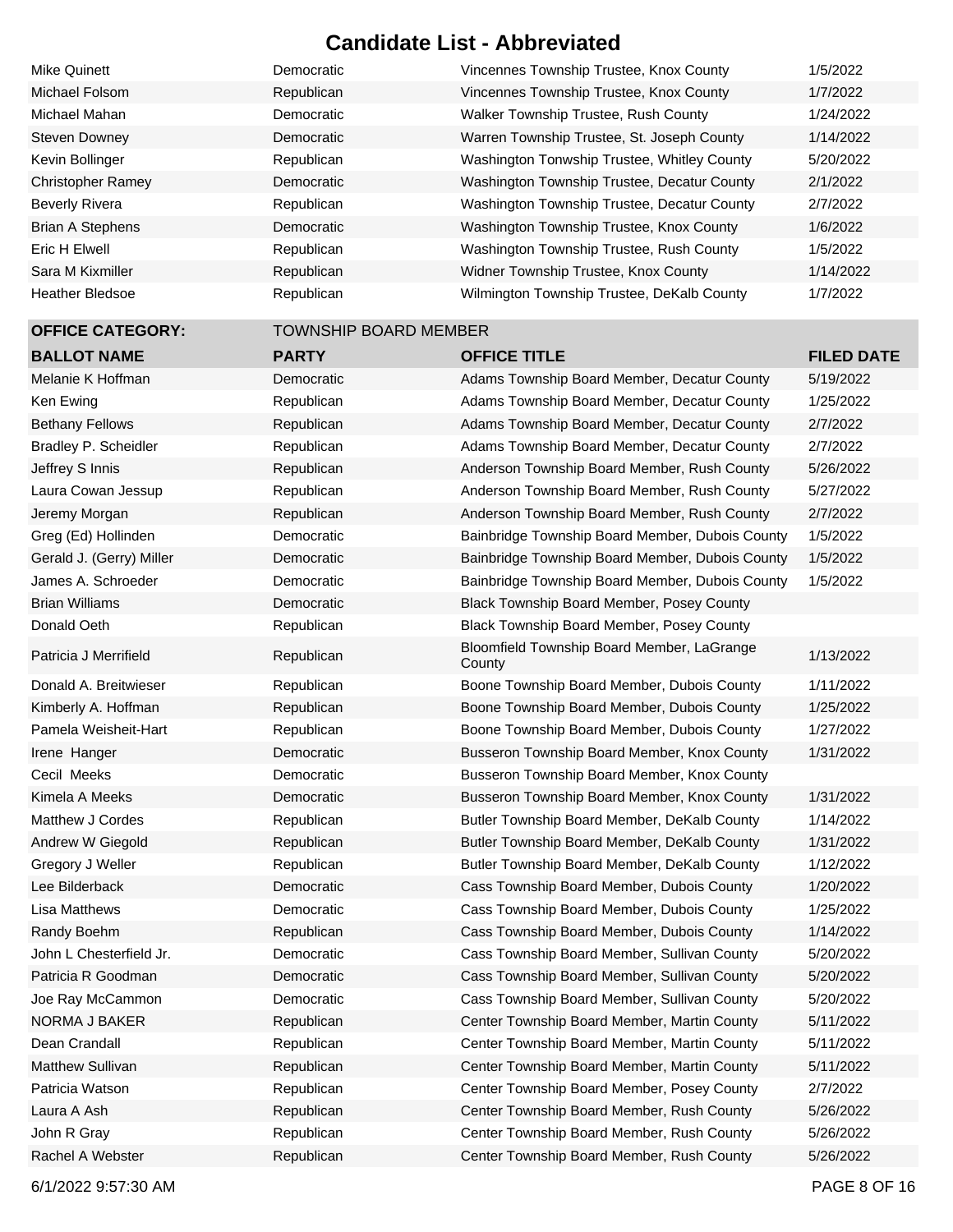| Christopher D Bowman      | Democratic | Centre Township Board Member, St. Joseph County       | 2/4/2022  |
|---------------------------|------------|-------------------------------------------------------|-----------|
| Thomas J Lindenman        | Republican | Centre Township Board Member, St. Joseph County       | 1/10/2022 |
| Dave Vandewalle           | Republican | Centre Township Board Member, St. Joseph County       | 1/21/2022 |
| Richard J Ziegler Sr.     | Republican | Centre Township Board Member, St. Joseph County       | 2/2/2022  |
| Ann M Stagge              | Democratic | Clay Township Board Member, Decatur County            | 2/7/2022  |
| Kelli Koors               | Republican | Clay Township Board Member, Decatur County            | 1/31/2022 |
| Jerry Wiseman             | Republican | Clay Township Board Member, Decatur County            | 1/21/2022 |
| Jay L. Smith              | Democratic | Clay Township Board Member, LaGrange County           | 1/31/2022 |
| <b>Becky Wappes</b>       | Republican | Clay Township Board Member, LaGrange County           | 1/31/2022 |
| Jamie Brown               | Democratic | Clay Township Board Member, St. Joseph County         | 2/4/2022  |
| Michelle M Shaw           | Democratic | Clay Township Board Member, St. Joseph County         | 2/1/2022  |
| Sandra Robbins            | Republican | Clay Township Board Member, St. Joseph County         | 1/13/2022 |
| Rob Thomas                | Republican | Clay Township Board Member, St. Joseph County         | 2/4/2022  |
| Jeff Helmuth              | Republican | Clearspring Township Board Member, LaGrange<br>County | 1/11/2022 |
| Jeff Helmuth              | Republican | Clearspring Township Board Member, LaGrange<br>County | 1/11/2022 |
| Judy Earnhart             | Republican | Cleveland Township Board Member, Whitley County       | 5/20/2022 |
| Craig Jordan              | Republican | Cleveland Township Board Member, Whitley County       | 5/20/2022 |
| Lana Marie Secrist        | Republican | Cleveland Township Board Member, Whitley County       | 5/20/2022 |
| <b>Stanley Schoettmer</b> | Republican | Clinton Township Board Member, Decatur County         | 1/21/2022 |
| <b>Brian C Schwering</b>  | Republican | Clinton Township Board Member, Decatur County         | 1/28/2022 |
| Linda Volk                | Republican | Clinton Township Board Member, Decatur County         | 2/2/2022  |
| Donald E. Harrison        | Republican | Columbia Township Board Member, Dubois County         | 1/10/2022 |
| Larry Gene Mickler        | Republican | Columbia Township Board Member, Dubois County         | 1/11/2022 |
| James Leon Wineinger      | Republican | Columbia Township Board Member, Dubois County         | 1/7/2022  |
| Margaret Malcolm          | Democratic | Columbia Township Board Member, Whitley County        | 5/20/2022 |
| Matt Boyd                 | Republican | Columbia Township Board Member, Whitley County        | 5/20/2022 |
| Mindy Muchow              | Republican | Columbia Township Board Member, Whitley County        | 5/20/2022 |
| <b>Brandon K Smith</b>    | Republican | Columbia Township Board Member, Whitley County        | 5/20/2022 |
| <b>Rick A Fuller</b>      | Republican | Concord Township Board Member, DeKalb County          | 1/12/2022 |
| Jason A Kreischer         | Republican | Concord Township Board Member, DeKalb County          | 2/1/2022  |
| Dean L Schrader           | Republican | Concord Township Board Member, DeKalb County          | 1/11/2022 |
| Donna Power               | Democratic | Curry Township Board Member, Sullivan County          | 5/20/2022 |
| Gwendolyn S Snider        | Democratic | Decker Township Board Member, Knox County             | 2/7/2022  |
| Tony W. McCarter          | Republican | Decker Township Board Member, Knox County             | 2/7/2022  |
| <b>Philip Shelton</b>     | Republican | Decker Township Board Member, Knox County             | 1/10/2022 |
| David Eugene Heckman      | Republican | Etna Troy Township Board Member, Whitley County       | 5/20/2022 |
| Melena Wheeler            | Republican | Etna Troy Township Board Member, Whitley County       | 5/20/2022 |
| Wesley Wolfe              | Republican | Etna Troy Township Board Member, Whitley County       | 5/20/2022 |
| <b>Dustin Adams</b>       | Republican | Fairbanks Township Board Member, Sullivan County      | 5/20/2022 |
| Edward Cole Chickadaunce  | Republican | Fairbanks Township Board Member, Sullivan County      | 5/20/2022 |
| Craig Carter Drake        | Republican | Fairbanks Township Board Member, Sullivan County      | 5/20/2022 |
| Kurtis R Christlieb       | Republican | Fairfield Township Board Member, DeKalb County        | 2/2/2022  |
| Marvin L Skelly           | Republican | Fairfield Township Board Member, DeKalb County        | 1/28/2022 |
| Sara Yarian               | Republican | Fairfield Township Board Member, DeKalb County        | 1/31/2022 |
| Albert Dilger             | Democratic | Ferdinand Township Board Member, Dubois County        | 1/14/2022 |
| <b>Francis Egler</b>      | Democratic | Ferdinand Township Board Member, Dubois County        | 1/18/2022 |
| Michael R. Lindauer       | Democratic | Ferdinand Township Board Member, Dubois County        | 1/26/2022 |
| Lisa Gerardot             | Democratic | Franklin Township Board Member, DeKalb County         | 1/20/2022 |
|                           |            |                                                       |           |

6/1/2022 9:57:30 AM PAGE 9 OF 16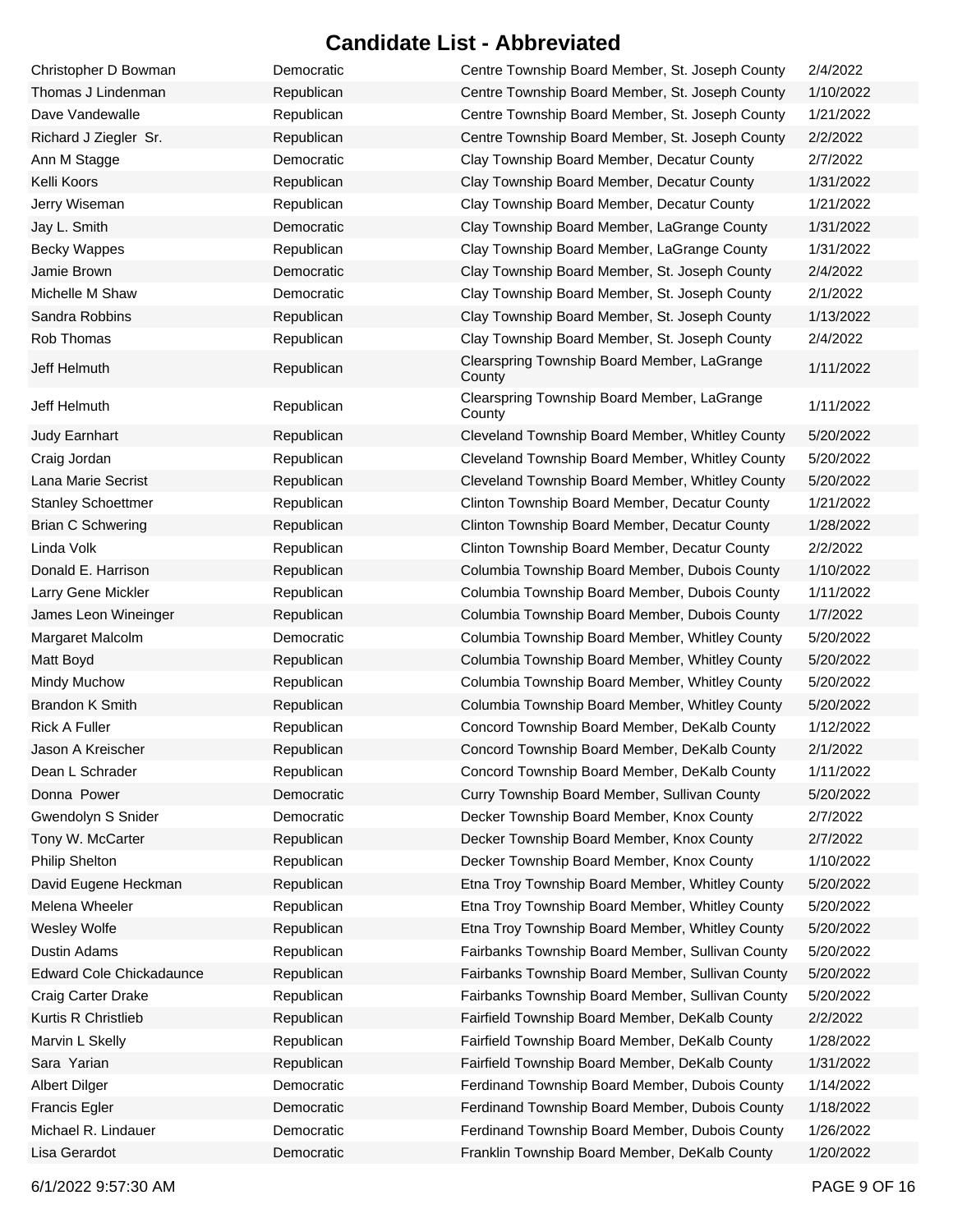| Kirby Hobbs               | Republican  | Franklin Township Board Member, DeKalb County        | 1/28/2022 |
|---------------------------|-------------|------------------------------------------------------|-----------|
| Debra K (Debbie) King     | Republican  | Franklin Township Board Member, DeKalb County        | 1/19/2022 |
| Brian L Bechtel           | Independent | Franklin Township Board Member, Montgomery<br>County | 3/14/2022 |
| Dean Bennett              | Republican  | Fugit Township Board Member, Decatur County          | 1/18/2022 |
| <b>Bart P Metz</b>        | Republican  | Fugit Township Board Member, Decatur County          | 1/12/2022 |
| Leta Johnson              | Democratic  | German Township Board Member, St. Joseph County      | 1/26/2022 |
| Kevin Mcclanahan          | Democratic  | German Township Board Member, St. Joseph County      | 1/26/2022 |
| Rudy Monterrosa Jr.       | Democratic  | German Township Board Member, St. Joseph County      | 2/4/2022  |
| Christopher E Black       | Republican  | German Township Board Member, St. Joseph County      | 1/31/2022 |
| Mary Ellen Mcneil         | Republican  | German Township Board Member, St. Joseph County      | 1/26/2022 |
| Donna K Adams             | Democratic  | Gill Township Board Member, Sullivan County          | 5/20/2022 |
| Karen Charley             | Democratic  | Gill Township Board Member, Sullivan County          | 5/20/2022 |
| Claudia Hancock           | Democratic  | Gill Township Board Member, Sullivan County          | 5/20/2022 |
| Judy Crowl                | Republican  | Grant Township Board Member, DeKalb County           | 2/4/2022  |
| Jay R Kern                | Republican  | Grant Township Board Member, DeKalb County           | 1/27/2022 |
| Todd Lockwood             | Republican  | Grant Township Board Member, DeKalb County           | 1/20/2022 |
| Kathryn Jaworskl          | Republican  | Greene Township Board Member, St. Joseph County      | 1/28/2022 |
| <b>Todd Matthys</b>       | Republican  | Greene Township Board Member, St. Joseph County      | 1/28/2022 |
| <b>Shane Whitmer</b>      | Republican  | Greene Township Board Member, St. Joseph County      | 1/28/2022 |
| Mary Beth Maskow          | Republican  | Greenfield Township Board Member, LaGrange<br>County | 1/14/2022 |
| Jack R Mize               | Democratic  | Haddon Township Board Member, Sullivan County        | 5/20/2022 |
| <b>Todd A Waldroup</b>    | Democratic  | Haddon Township Board Member, Sullivan County        | 5/20/2022 |
| Jennifer D Ridgway        | Republican  | Haddon Township Board Member, Sullivan County        | 5/20/2022 |
| KIMBERLY L. ALBRIGHT      | Republican  | Halbert Township Board Member, Martin County         | 5/11/2022 |
| Stephanie (Stevie) Horton | Republican  | Halbert Township Board Member, Martin County         | 5/11/2022 |
| TRAVIS L. MONTGOMERY      | Republican  | Halbert Township Board Member, Martin County         | 5/11/2022 |
| <b>Kevin Knies</b>        | Republican  | Hall Township Board Member, Dubois County            | 1/28/2022 |
| Amy J Cobb                | Democratic  | Hamilton Township Board Member, Sullivan County      | 5/20/2022 |
| Donald C. Hunt            | Democratic  | Hamilton Township Board Member, Sullivan County      | 5/20/2022 |
| James (Jamie) Mason       | Republican  | Hamilton Township Board Member, Sullivan County      | 5/20/2022 |
| Brett J. Monroe           | Republican  | Hamilton Township Board Member, Sullivan County      | 5/20/2022 |
| Joey Asbell               | Republican  | Harbison Township Board Member, Dubois County        | 2/2/2022  |
| Bryant E. Kieffner        | Republican  | Harbison Township Board Member, Dubois County        | 2/2/2022  |
| Mary Lou Zehr             | Republican  | Harbison Township Board Member, Dubois County        | 1/14/2022 |
| Daniel W. Creek           | Democratic  | Harmony Township Board Member, Posey County          | 1/31/2022 |
| Charles (Chuck) Mann      | Democratic  | Harmony Township Board Member, Posey County          | 1/31/2022 |
| Melissa Peerman           | Democratic  | Harmony Township Board Member, Posey County          | 2/7/2022  |
| Eric Gates Jantzen        | Democratic  | Harris Township Board Member, St. Joseph County      | 2/2/2022  |
| Jeff Parrott              | Democratic  | Harris Township Board Member, St. Joseph County      | 2/2/2022  |
| Bob Fox                   | Republican  | Harris Township Board Member, St. Joseph County      | 1/24/2022 |
| <b>Chuck Sulok</b>        | Republican  | Harris Township Board Member, St. Joseph County      | 2/1/2022  |
| Karen E Vargo             | Republican  | Harris Township Board Member, St. Joseph County      | 1/27/2022 |
| Kristi Leser              | Democratic  | Harrison Township Board Member, Knox County          | 1/28/2022 |
| Sharon K Martin           | Democratic  | Harrison Township Board Member, Knox County          | 1/12/2022 |
| Dane Cantwell             | Republican  | Harrison Township Board Member, Knox County          | 1/20/2022 |
| Herbie Nowaskie           | Republican  | Harrison Township Board Member, Knox County          | 2/7/2022  |
| Gary Gene Williams        | Republican  | Harrison Township Board Member, Knox County          | 1/18/2022 |
| John L (Jack) Emly        | Republican  | Jackson Township Board Member, Decatur County        | 2/2/2022  |

6/1/2022 9:57:30 AM PAGE 10 OF 16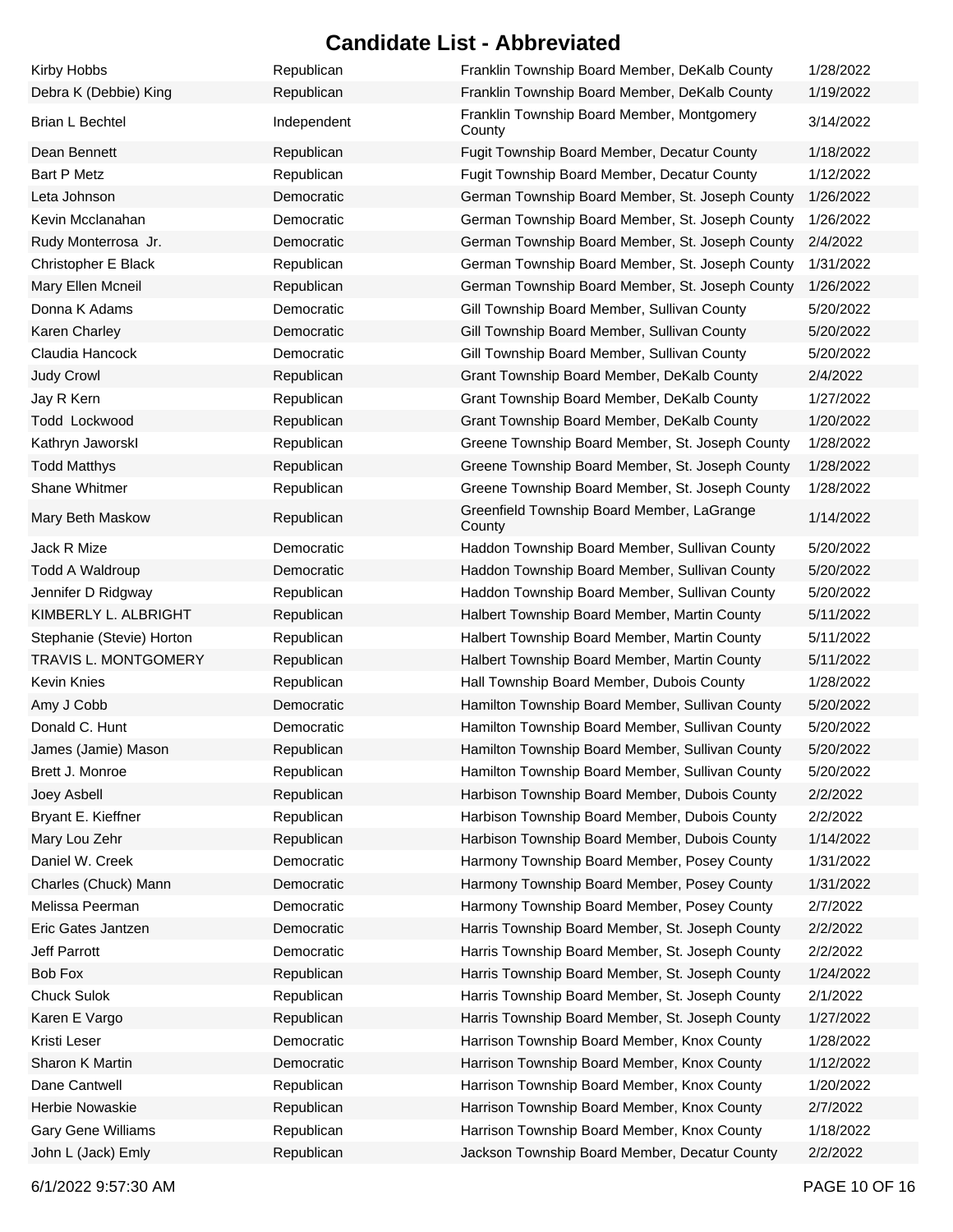| <b>Steve Fortner</b>      | Republican | Jackson Township Board Member, Decatur County         | 1/31/2022 |
|---------------------------|------------|-------------------------------------------------------|-----------|
| <b>Troy Hill</b>          | Republican | Jackson Township Board Member, Decatur County         | 1/21/2022 |
| Jeffrey W Cook SR         | Republican | Jackson Township Board Member, DeKalb County          | 1/31/2022 |
| Jim Pfefferkorn           | Republican | Jackson Township Board Member, DeKalb County          | 1/10/2022 |
| Larry W Seiler            | Republican | Jackson Township Board Member, DeKalb County          | 1/20/2022 |
| Ryan Gehlhausen           | Democratic | Jackson Township Board Member, Dubois County          | 1/31/2022 |
| Dan Oeding                | Democratic | Jackson Township Board Member, Dubois County          | 1/25/2022 |
| Roxanna Murray            | Democratic | Jackson Township Board Member, Huntington County      | 1/31/2022 |
| Sheila Hines              | Republican | Jackson Township Board Member, Huntington County      | 1/28/2022 |
| Larry G. Lahr             | Republican | Jackson Township Board Member, Huntington County      | 1/28/2022 |
| <b>Steven Thomas</b>      | Republican | Jackson Township Board Member, Huntington County      | 1/28/2022 |
| Connie S Amos             | Republican | Jackson Township Board Member, Rush County            | 5/26/2022 |
| Nicole Dora               | Republican | Jackson Township Board Member, Rush County            | 5/26/2022 |
| Robert A Newhouse         | Republican | Jackson Township Board Member, Rush County            | 5/26/2022 |
| Cheryl A Samm             | Democratic | Jackson Township Board Member, Sullivan County        | 5/20/2022 |
| Janette M Street          | Democratic | Jackson Township Board Member, Sullivan County        | 5/20/2022 |
| Connie Riggs              | Republican | Jackson Township Board Member, Sullivan County        | 5/20/2022 |
| Lisa Striegel             | Democratic | Jefferson Township Board Member, Dubois County        | 1/14/2022 |
| Kelly G. Wiseman          | Republican | Jefferson Township Board Member, Dubois County        | 1/31/2022 |
| Randy Pinkerton           | Republican | Jefferson Township Board Member, Huntington<br>County | 1/28/2022 |
| Jon S. Smith              | Republican | Jefferson Township Board Member, Huntington<br>County | 1/10/2022 |
| Mark D. Vickrey           | Republican | Jefferson Township Board Member, Huntington<br>County | 1/10/2022 |
| John T Hale               | Democratic | Jefferson Township Board Member, Sullivan County      | 5/20/2022 |
| Ronald J. Horn            | Democratic | Jefferson Township Board Member, Sullivan County      | 5/20/2022 |
| Lynn Stanton              | Democratic | Jefferson Township Board Member, Sullivan County      | 5/20/2022 |
| Mike Hinen                | Democratic | Jefferson Township Board Member, Whitley County       | 5/20/2022 |
| Lorie A Plant             | Democratic | Jefferson Township Board Member, Whitley County       | 5/20/2022 |
| John W Plant              | Republican | Jefferson Township Board Member, Whitley County       | 5/20/2022 |
| Carol J Farrell           | Democratic | Johnson Township Board Member, Knox County            | 1/11/2022 |
| Stephen R Rusch           | Democratic | Johnson Township Board Member, Knox County            | 1/13/2022 |
| Michael E Swope           | Democratic | Johnson Township Board Member, Knox County            | 2/7/2022  |
| Todd W Allen              | Republican | Johnson Township Board Member, Knox County            | 1/25/2022 |
| Kevin Huelsenbeck         | Democratic | Johnson Township Board Member, LaGrange County        | 2/1/2022  |
| J R Young                 | Republican | Johnson Township Board Member, LaGrange County        | 1/18/2022 |
| Donald Chaffin            | Republican | Keyser Township Board Member, DeKalb County           | 1/19/2022 |
| Kathryn Blotkamp Sattison | Republican | Keyser Township Board Member, DeKalb County           | 1/7/2022  |
| Linda S. Couch            | Republican | Lancaster Township Board Member, Huntington<br>County | 1/31/2022 |
| <b>Terry Updike</b>       | Republican | Lancaster Township Board Member, Huntington<br>County | 2/1/2022  |
| Bryan L Albright          | Republican | Liberty Township Board Member, St. Joseph             | 2/1/2022  |
| Joshua A Albright         | Republican | Liberty Township Board Member, St. Joseph             | 1/31/2022 |
| Joshua A Albright         | Republican | Liberty Township Board Member, St. Joseph             | 1/31/2022 |
| Tom E McCormick           | Republican | Liberty Township Board Member, St. Joseph             | 1/26/2022 |
| Judy L Trees              | Republican | Licking Township Board Member, Blackford County       | 5/27/2022 |
| Jennifer McBride          | Republican | Lima Township Board Member, LaGrange County           | 1/5/2022  |
| Ron Pittman               | Democratic | Lincoln Township Board Member, Hendricks County       | 5/27/2022 |
| ALICE DIANNE BUTLER       | Republican | Lost River Township Board Member, Martin County       | 5/11/2022 |

6/1/2022 9:57:30 AM PAGE 11 OF 16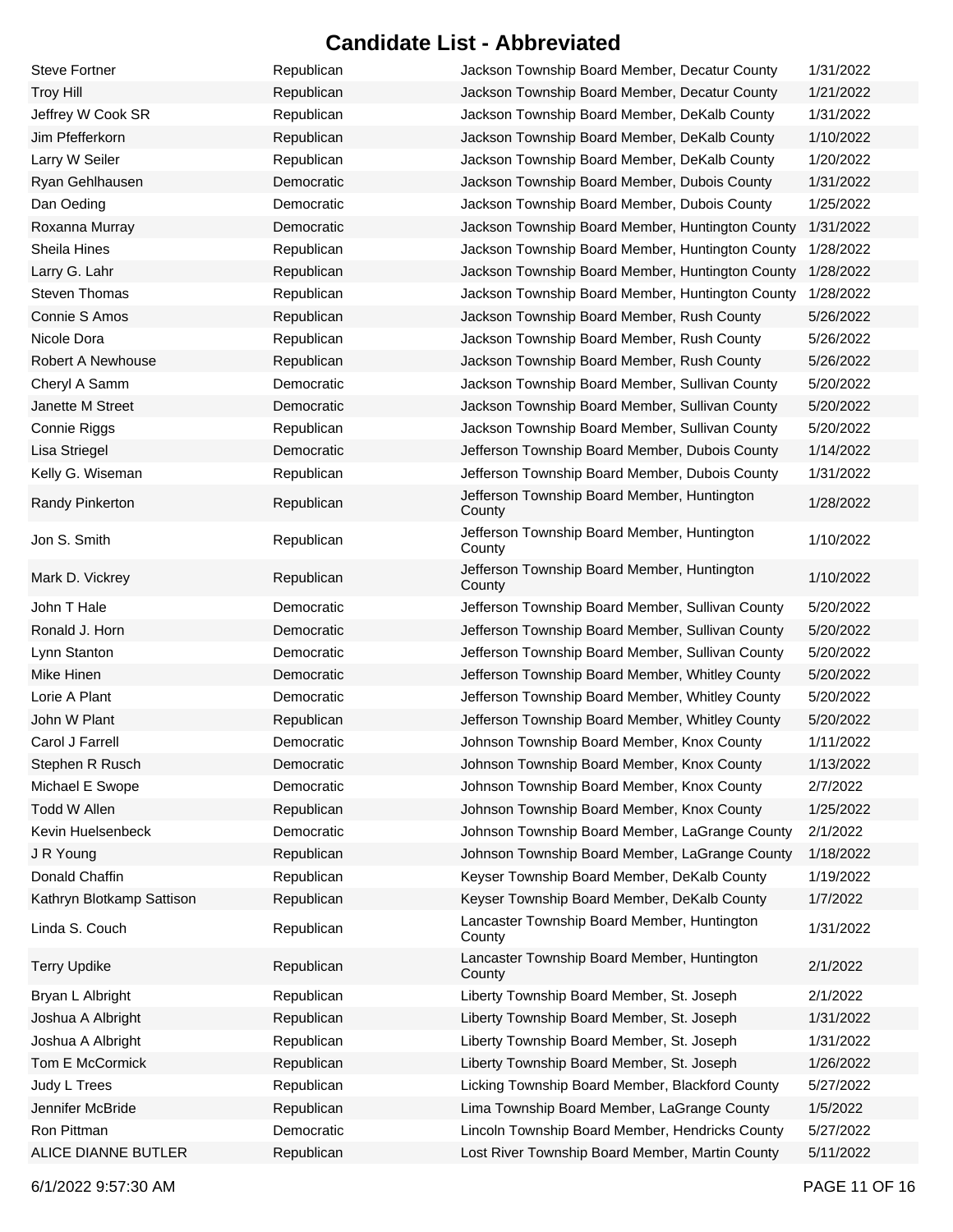| <b>KEITH EMMONS</b>         | Republican  | Lost River Township Board Member, Martin County  | 5/11/2022 |
|-----------------------------|-------------|--------------------------------------------------|-----------|
| <b>BRUCE FITHIAN</b>        | Republican  | Lost River Township Board Member, Martin County  | 5/11/2022 |
| Greg Redman                 | Democratic  | Lynn Township Board Member, Posey County         | 1/26/2022 |
| John Pate                   | Republican  | Lynn Township Board Member, Posey County         | 1/21/2022 |
| Pat Lichlyter               | Democratic  | Madison Township Board Member, Dubois County     | 1/14/2022 |
| Mark R. Schmitt             | Republican  | Madison Township Board Member, Dubois County     | 1/26/2022 |
| Alan Small                  | Republican  | Madison Township Board Member, Dubois County     | 1/7/2022  |
| Kristin Alexander           | Libertarian | Madison Township Board Member, Morgan County     | 1/12/2022 |
| Terrie L Bickel             | Republican  | Madison Township Board Member, St. Joseph County | 1/26/2022 |
| <b>Kurt Laidig</b>          | Republican  | Madison Township Board Member, St. Joseph County | 1/28/2022 |
| Richard L Schmidt           | Republican  | Madison Township Board Member, St. Joseph County | 1/28/2022 |
| Brian J. Beckman            | Democratic  | Marion Township Board Member, Dubois County      | 2/2/2022  |
| James K. Hasenour           | Democratic  | Marion Township Board Member, Dubois County      | 1/12/2022 |
| Randall Lueken              | Democratic  | Marion Township Board Member, Dubois County      | 1/14/2022 |
| Stan Weinzapfel             | Democratic  | Marrs Township Board Member, Posey County        | 1/21/2022 |
| Stefani R Miller            | Republican  | Marrs Township Board Member, Posey County        | 2/2/2022  |
| Roy R. Howe                 | Republican  | Milford Township Board Member, LaGrange County   | 1/31/2022 |
| <b>KAY BELCHER</b>          | Republican  | Mitcheltree Township Board Member, Martin County | 5/11/2022 |
| <b>BECKY SELLERS</b>        | Republican  | Mitcheltree Township Board Member, Martin County | 5/11/2022 |
| CHARITY (BELCHER) TOLBERT   | Republican  | Mitcheltree Township Board Member, Martin County | 5/11/2022 |
| Cherie L Bassett            | Republican  | Newville Township Board Member, DeKalb County    | 1/28/2022 |
| Joyce Gengnagel             | Republican  | Newville Township Board Member, DeKalb County    | 1/28/2022 |
| <b>Edward Samuel Steury</b> | Republican  | Newville Township Board Member, DeKalb County    | 1/28/2022 |
| David Angle                 | Republican  | Noble Township Board Member, Rush County         | 5/27/2022 |
| Julia C Coon                | Republican  | Noble Township Board Member, Rush County         | 5/27/2022 |
| Casey Ted Owens             | Republican  | Noble Township Board Member, Rush County         | 2/2/2022  |
| Robert H Middlebrook        | Democratic  | Olive Township Board Member, St. Joseph County   | 2/1/2022  |
| Raymond V Turner            | Republican  | Orange Township Board Member, Rush County        | 1/24/2022 |
| Douglas Hatton              | Democratic  | Palmyra Township Board Member, Knox County       | 1/24/2022 |
| Deborah A Pinney            | Democratic  | Palmyra Township Board Member, Knox County       | 1/7/2022  |
| Scott Brown                 | Republican  | Palmyra Township Board Member, Knox County       | 1/27/2022 |
| Tony Downen                 | Republican  | Palmyra Township Board Member, Knox County       | 1/31/2022 |
| Larry J. Ferguson           | Democratic  | Patoka Township Board Member, Dubois County      | 1/14/2022 |
| Cynthia Fehribach           | Republican  | Patoka Township Board Member, Dubois County      | 1/11/2022 |
| James J. Hopf               | Republican  | Patoka Township Board Member, Dubois County      | 1/20/2022 |
| <b>Roland Terwiske</b>      | Republican  | Patoka Township Board Member, Dubois County      | 1/13/2022 |
| Alan Grzeskowiak            | Democratic  | Penn Township Board Member, St. Joseph           | 5/25/2022 |
| Lacy Hahn                   | Democratic  | Penn Township Board Member, St. Joseph           | 1/20/2022 |
| Justin Sparazynskl          | Democratic  | Penn Township Board Member, St. Joseph           | 1/25/2022 |
| Kent D Hizer                | Republican  | Penn Township Board Member, St. Joseph           | 1/18/2022 |
| Dave Schmidt                | Republican  | Penn Township Board Member, St. Joseph           | 1/28/2022 |
| Kris Verash                 | Republican  | Penn Township Board Member, St. Joseph           | 2/1/2022  |
| Anthony J. (Tony) Dant      | Democratic  | Perry Township Board Member, Martin County       | 5/11/2022 |
| <b>JULIE GREEN</b>          | Democratic  | Perry Township Board Member, Martin County       | 5/11/2022 |
| <b>BRANDI HENNETTE</b>      | Democratic  | Perry Township Board Member, Martin County       | 5/11/2022 |
| Mike Denning                | Democratic  | Point Township Board Member, Posey County        | 2/7/2022  |
| Mary M. Price               | Democratic  | Point Township Board Member, Posey County        | 2/2/2022  |
| Beverly A Tucker            | Democratic  | Point Township Board Member, Posey County        | 2/2/2022  |
| Kristen Eckert              | Republican  | Polk Township Board Member, Huntington County    | 2/1/2022  |

6/1/2022 9:57:30 AM PAGE 12 OF 16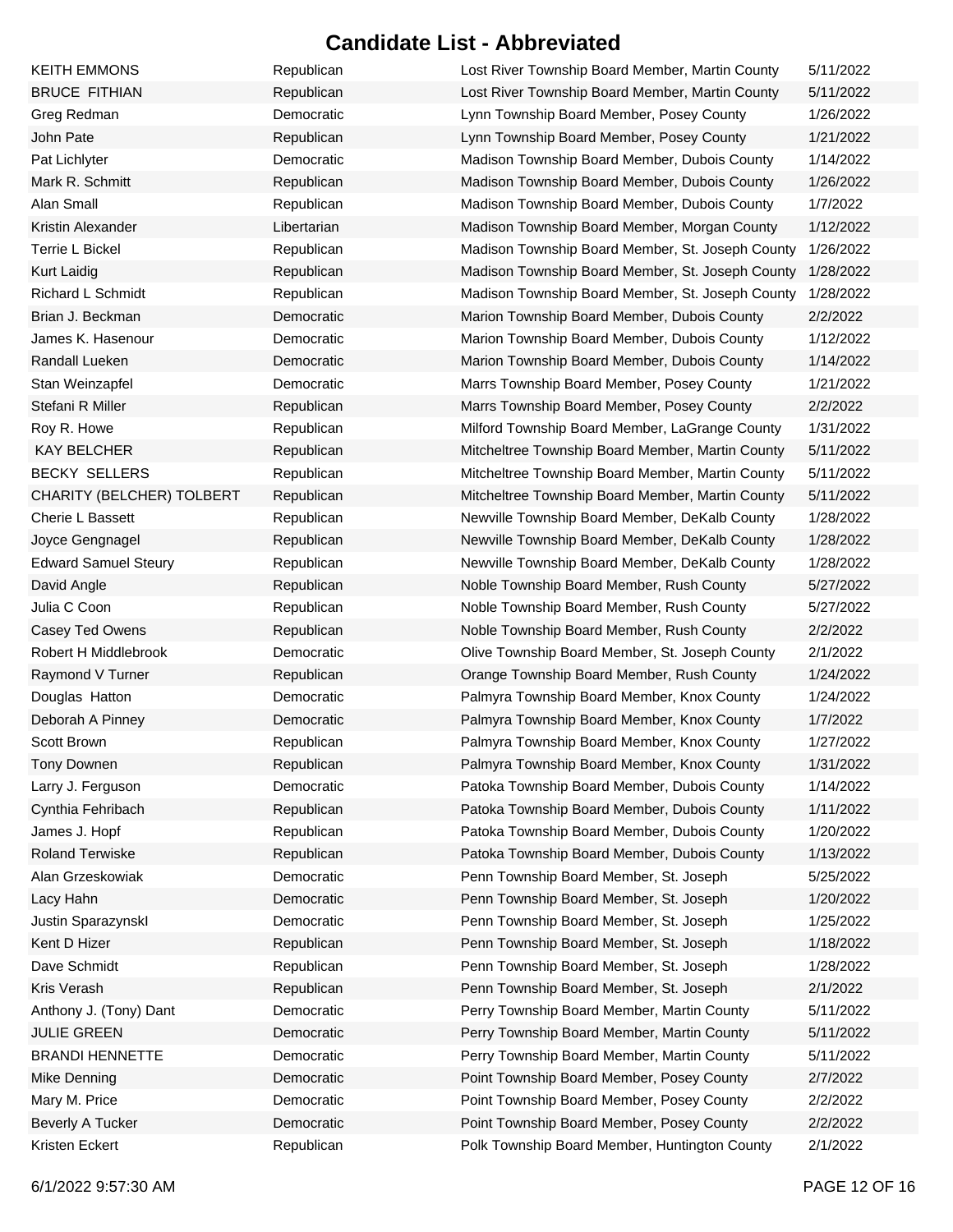| Angie M. Tyner             | Republican | Polk Township Board Member, Huntington County         | 1/18/2022 |
|----------------------------|------------|-------------------------------------------------------|-----------|
| Cheryl L Ashe              | Democratic | Portage Township Board Member, St. Joseph County      | 1/24/2022 |
| Ryan Hill                  | Democratic | Portage Township Board Member, St. Joseph County      | 1/6/2022  |
| Muhammad A Shabazz II      | Democratic | Portage Township Board Member, St. Joseph County      | 1/13/2022 |
| Joshua Brinson             | Republican | Posey Township Board Member, Rush County              | 5/27/2022 |
| David A Smith              | Republican | Posey Township Board Member, Rush County              | 5/27/2022 |
| Zachary D Tucker           | Republican | Posey Township Board Member, Rush County              | 2/1/2022  |
| David S Albright           | Democratic | Richland Township Board Member, DeKalb County         | 1/25/2022 |
| Philip R Brechbill         | Republican | Richland Township Board Member, DeKalb County         | 1/6/2022  |
| John D Hovarter            | Republican | Richland Township Board Member, DeKalb County         | 1/5/2022  |
| <b>Mary Carroll</b>        | Republican | Richland Township Board Member, Rush County           | 1/7/2022  |
| Marlene Fudge              | Republican | Richland Township Board Member, Rush County           | 5/27/2022 |
| Tony Fudge                 | Republican | Richland Township Board Member, Rush County           | 5/27/2022 |
| Steven S Hoopingarner      | Republican | Richland Township Board Member, Whitley County        | 5/20/2022 |
| <b>Billy E Maddox</b>      | Republican | Richland Township Board Member, Whitley County        | 5/20/2022 |
| Monte Wilkinson            | Republican | Richland Township Board Member, Whitley County        | 5/20/2022 |
| Wanda Henderson            | Republican | Ripley Township Board Member, Rush County             | 5/26/2022 |
| <b>Russell Silver</b>      | Republican | Ripley Township Board Member, Rush County             | 5/26/2022 |
| Mark R White               | Republican | Ripley Township Board Member, Rush County             | 1/19/2022 |
| Brenda A. Garris           | Democratic | Robb Township Board Member, Posey County              | 1/10/2022 |
| Jim Nash                   | Republican | Robb Township Board Member, Posey County              | 1/18/2022 |
| Janet Essex                | Republican | Robinson Township Board Member, Posey County          | 2/2/2022  |
| Frank Kanowsky             | Republican | Robinson Township Board Member, Posey County          | 1/27/2022 |
| Larry O. Lewis             | Republican | Robinson Township Board Member, Posey County          | 1/31/2022 |
| Mary Ann Beard             | Republican | Rushville Township Board Member, Rush County          | 2/7/2022  |
| Ashley Niedenthal          | Republican | Rushville Township Board Member, Rush County          | 5/27/2022 |
| Paul Sutton                | Republican | Rushville Township Board Member, Rush County          | 5/27/2022 |
| <b>VIRGIL SCOTT STREET</b> | Democratic | Rutherford Township Board Member, Martin County       | 5/11/2022 |
| Danny F Berry              | Republican | Rutherford Township Board Member, Martin County       | 5/11/2022 |
| Jeff Horney                | Republican | Rutherford Township Board Member, Martin County       | 5/11/2022 |
| Heather Holly              | Democratic | Salamonie Township Board Member, Huntington<br>County | 1/18/2022 |
| Adam W. Jones              | Republican | Salamonie Township Board Member, Huntington<br>County | 1/31/2022 |
| Terry L. Miller II         | Republican | Salamonie Township Board Member, Huntington<br>County | 2/7/2022  |
| John E. Vickrey            | Republican | Salamonie Township Board Member, Huntington<br>County | 1/31/2022 |
| Greg Allen                 | Democratic | Sandcreek Township Board Member, Decatur County       | 2/1/2022  |
| Dennis Cox                 | Democratic | Sandcreek Township Board Member, Decatur County       | 1/21/2022 |
| Gail Snyder                | Democratic | Sandcreek Township Board Member, Decatur County       | 1/26/2022 |
| Barbara Boggs              | Republican | Smith Township Board Member, Whitley County           | 5/20/2022 |
| Kathy J Shively            | Republican | Smith Township Board Member, Whitley County           | 5/20/2022 |
| Max E Zimmerman Jr.        | Republican | Smith Township Board Member, Whitley County           | 5/20/2022 |
| Audra K Buffenn            | Republican | Smithfield Township Board Member, DeKalb County       | 1/28/2022 |
| James A Miller             | Republican | Smithfield Township Board Member, DeKalb County       | 1/12/2022 |
| Dennis R Taylor            | Republican | Smithfield Township Board Member, DeKalb County       | 1/27/2022 |
| Bert Hollman               | Republican | Spencer Township Board Member, DeKalb County          | 2/1/2022  |
| <b>Bruce Laub</b>          | Republican | Spencer Township Board Member, DeKalb County          | 1/26/2022 |
| Ed Shilling                | Republican | Spencer Township Board Member, DeKalb County          | 1/31/2022 |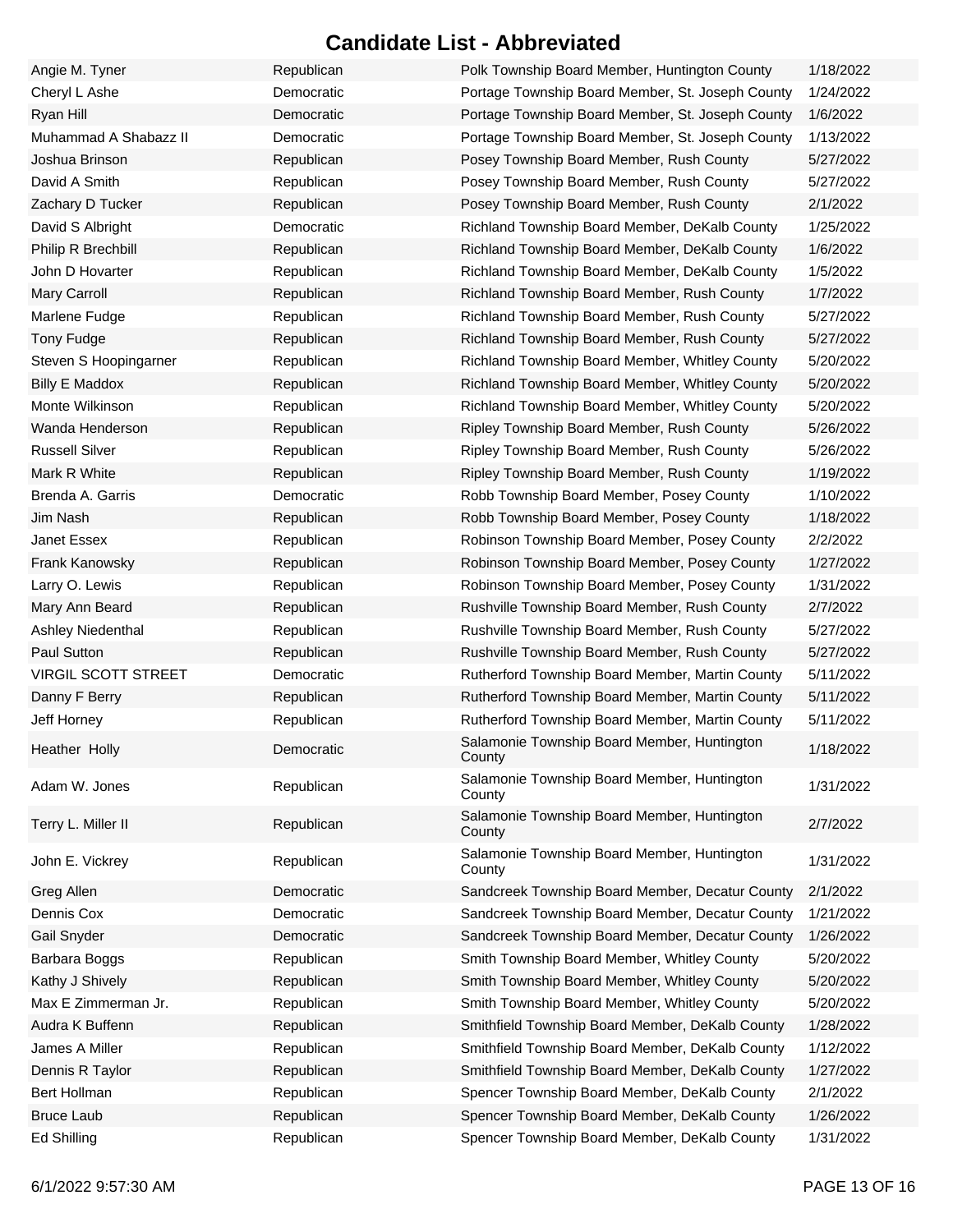| Debra Notestine             | Republican  | Springfield Township Board Member, LaGrange<br>County      | 1/11/2022 |
|-----------------------------|-------------|------------------------------------------------------------|-----------|
| Heath G Hook                | Republican  | Stafford Township Board Member, DeKalb County              | 2/1/2022  |
| Andrew D Provines           | Republican  | Stafford Township Board Member, DeKalb County              | 2/1/2022  |
| <b>Bryan James Provines</b> | Republican  | Stafford Township Board Member, DeKalb County              | 2/2/2022  |
| Jennifer K Page             | Democratic  | Steen Township Board Member, Knox County                   | 1/11/2022 |
| Roger W Roberson            | Democratic  | Steen Township Board Member, Knox County                   | 1/26/2022 |
| <b>Brent McGiffen</b>       | Republican  | Steen Township Board Member, Knox County                   | 1/10/2022 |
| Joy Bennett                 | Republican  | Thorncreek Township Board Member, Whitley County           | 5/20/2022 |
| Ryan Geiger                 | Republican  | Thorncreek Township Board Member, Whitley County           | 5/20/2022 |
| <b>Adam Hurley</b>          | Republican  | Thorncreek Township Board Member, Whitley County           | 5/20/2022 |
| Keith E Crowl               | Republican  | Troy Township Board Member, DeKalb County                  | 2/1/2022  |
| <b>Erick Nickerson</b>      | Republican  | Troy Township Board Member, DeKalb County                  | 1/21/2022 |
| Matt Peckhart               | Republican  | Troy Township Board Member, DeKalb County                  | 1/31/2022 |
| <b>Rudy Nichols</b>         | Democratic  | Turman Township Board Member, Sullivan County              | 5/20/2022 |
| <b>Charles L Rinehart</b>   | Democratic  | Turman Township Board Member, Sullivan County              | 5/20/2022 |
| <b>Billie Cox</b>           | Republican  | Turman Township Board Member, Sullivan County              | 5/20/2022 |
| Shirley J. Monroe           | Republican  | Turman Township Board Member, Sullivan County              | 5/20/2022 |
| <b>Todd Bishop</b>          | Republican  | Union Township Board Member, DeKalb County                 | 1/5/2022  |
| Zachary M Lightner          | Republican  | Union Township Board Member, DeKalb County                 | 1/5/2022  |
| Amy Schweitzer              | Republican  | Union Township Board Member, DeKalb County                 | 2/2/2022  |
| <b>CHARLES RUDE</b>         | Independent | Union Township Board Member, Fulton County                 | 2/25/2022 |
| Ron Goetz                   | Republican  | Union Township Board Member, Huntington County             | 2/2/2022  |
| Neil R. Kline               | Republican  | Union Township Board Member, Huntington County             | 2/2/2022  |
| <b>Brent M Horton</b>       | Republican  | Union Township Board Member, Rush County                   | 5/27/2022 |
| Wayne A Munson              | Republican  | Union Township Board Member, Rush County                   | 2/1/2022  |
| William P Richardson        | Republican  | Union Township Board Member, Rush County                   | 5/27/2022 |
| Trisha N Carrico            | Republican  | Union Township Board Member, St. Joseph County             | 1/31/2022 |
| Ryan Schafer                | Republican  | Union Township Board Member, St. Joseph County             | 1/18/2022 |
| Frank E Johnson             | Republican  | Union Township Board Member, Whitley County                | 5/20/2022 |
| <b>Todd Kyler</b>           | Republican  | Union Township Board Member, Whitley County                | 5/20/2022 |
| Chad Radke                  | Republican  | Union Township Board Member, Whitley County                | 5/20/2022 |
| Carol L Anderson            | Democratic  | Vigo Township Board Member, Knox County                    | 2/2/2022  |
| Aaron C Bourlard            | Republican  | Vigo Township Board Member, Knox County                    | 1/13/2022 |
| Karen Keasling Byrer        | Republican  | Vigo Township Board Member, Knox County                    | 1/28/2022 |
| Duane Chattin               | Democratic  | Vincennes Township Board Member, Knox County               | 2/7/2022  |
| Pam Summers- Gardner        | Democratic  | Vincennes Township Board Member, Knox County               | 2/1/2022  |
| Joe Millspaugh Jr.          | Republican  | Vincennes Township Board Member, Knox County               | 2/7/2022  |
| <b>Tracy Walker</b>         | Republican  | Vincennes Township Board Member, Knox County               | 1/10/2022 |
| Donna L Webster             | Democratic  | Walker Township Board Member, Rush County                  | 1/31/2022 |
| Jerri L Cadwallader         | Republican  | Walker Township Board Member, Rush County                  | 5/26/2022 |
| <b>Richard R Napier</b>     | Republican  | Walker Township Board Member, Rush County                  | 5/26/2022 |
| Eric Wagoner                | Republican  | Walker Township Board Member, Rush County                  | 2/2/2022  |
| Eric Griffin                | Democratic  | Warren Township Board Member, St. Joseph County            | 2/3/2022  |
| <b>Anthony Marvel</b>       | Democratic  | Warren Township Board Member, St. Joseph County            | 2/4/2022  |
| <b>Wendy Yuhasz</b>         | Democratic  | Warren Township Board Member, St. Joseph County            | 2/1/2022  |
| John A Hilligoss            | Democratic  | Washington Tonwship Board Member, Whitley County           | 5/20/2022 |
| Ryan J Walter               | Republican  | Washington Tonwship Board Member, Whitley County           | 5/20/2022 |
| Tim England                 | Democratic  | Washington Township Board Member, Decatur County 2/7/2022  |           |
| Randy Hoeing                | Republican  | Washington Township Board Member, Decatur County 1/31/2022 |           |
|                             |             |                                                            |           |

6/1/2022 9:57:30 AM PAGE 14 OF 16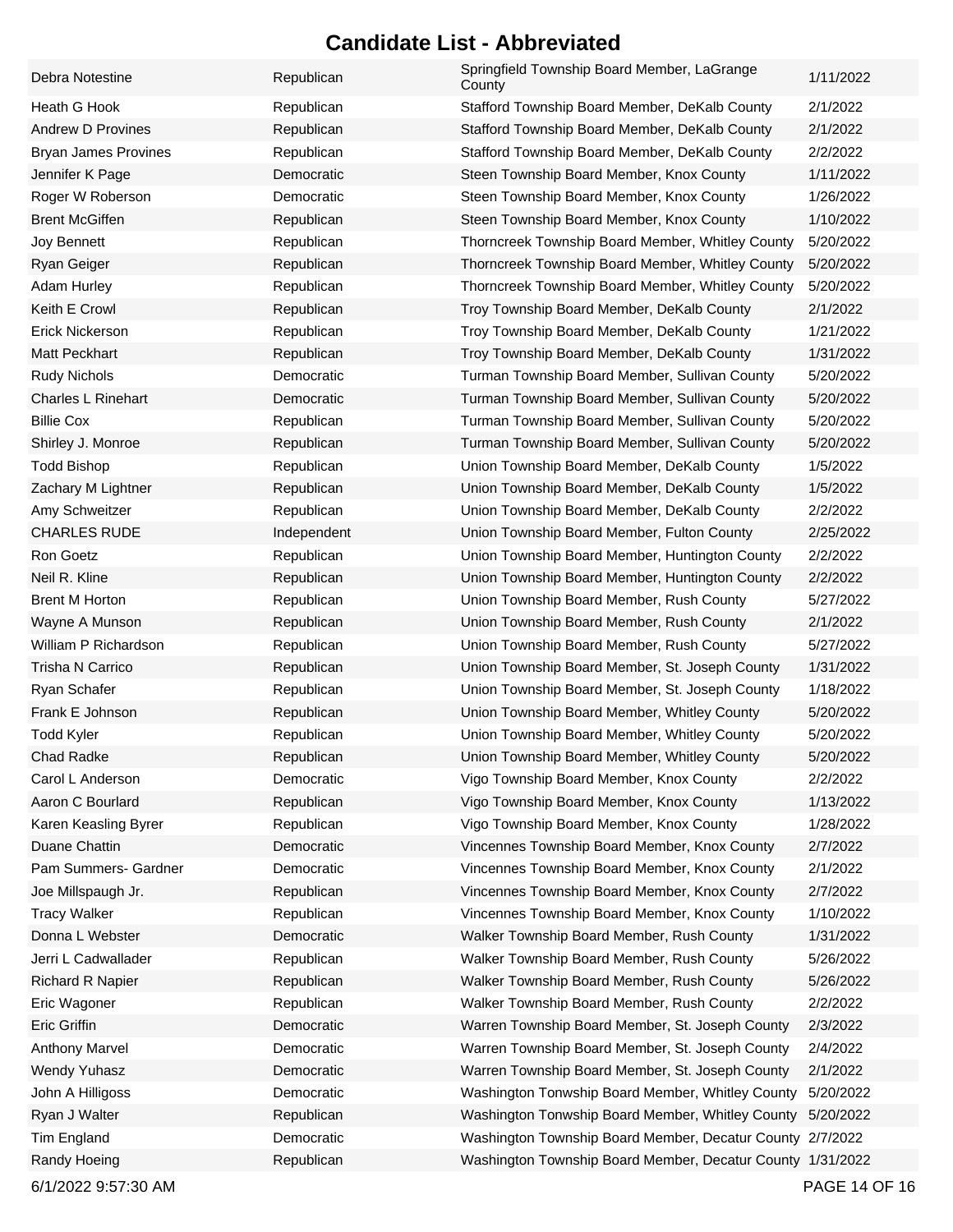| Angie Morrow         | Republican | Washington Township Board Member, Decatur County 2/7/2022 |           |
|----------------------|------------|-----------------------------------------------------------|-----------|
| James G Stewart      | Republican | Washington Township Board Member, Decatur County          | 1/28/2022 |
| Ron Holloway         | Republican | Washington Township Board Member, Rush County             | 5/26/2022 |
| Kyle Ripberger       | Republican | Washington Township Board Member, Rush County             | 5/26/2022 |
| Susan Waggoner       | Republican | Washington Township Board Member, Rush County             | 5/26/2022 |
| Gordon Clinkenbeard  | Republican | Widner Township Board Member, Knox County                 | 2/2/2022  |
| Vickie Held          | Republican | Widner Township Board Member, Knox County                 | 1/13/2022 |
| Joshua S. R. Trotter | Republican | Widner Township Board Member, Knox County                 | 2/7/2022  |
| David Capp           | Republican | Wilmington Township Board Member, DeKalb County           | 1/6/2022  |
| Leslie Nelson        | Republican | Wilmington Township Board Member, DeKalb County           | 1/11/2022 |
| Jeff L Ridge         | Republican | Wilmington Township Board Member, DeKalb County           | 1/11/2022 |
|                      |            |                                                           |           |

#### **OFFICE CATEGORY:** TOWN CLERK-TREASURER

| <b>BALLOT NAME</b>       | <b>PARTY</b> | <b>OFFICE TITLE</b>                          | <b>FILED DATE</b> |
|--------------------------|--------------|----------------------------------------------|-------------------|
|                          |              |                                              |                   |
| <b>Brittany Schepers</b> | Democratic   | Birdseye Town Clerk-Treasurer, Dubois County | 1/25/2022         |
| Linda Ann Willoughby     | Republican   | Crane Town Clerk-Treasurer                   | 5/11/2022         |
| Judy M King              | Independent  | <b>Kentland Town Clerk-Treasurer</b>         | 4/21/2022         |
| Sherri L Rainford        | Republican   | Morocco Town Clerk-Treasurer                 | 2/23/2022         |
| SIERRA RUTLEDGE          | Democratic   | <b>Shoals Town Clerk-Treasurer</b>           | 5/11/2022         |
|                          |              |                                              |                   |

#### **OFFICE CATEGORY:** TOWN COUNCIL MEMBER

| <b>BALLOT NAME</b>        | <b>PARTY</b> | <b>OFFICE TITLE</b>                                            | <b>FILED DATE</b> |
|---------------------------|--------------|----------------------------------------------------------------|-------------------|
| Mary Ann Cummings         | Democratic   | Birdseye Town Council Member, Dubois County                    | 1/18/2022         |
| <b>Bret Eckert</b>        | Republican   | Birdseye Town Council Member, Dubois County                    | 2/1/2022          |
| Kelly Zehr                | Republican   | Birdseye Town Council Member, Dubois County                    | 2/1/2022          |
| Roy E Vaught              | Independent  | Crane Town Council Member, At Large                            | 3/24/2022         |
| <b>RONALD L BARKER</b>    | Republican   | Crane Town Council Member, At Large                            | 5/11/2022         |
| Henry J Lauders           | Republican   | Crane Town Council Member, At Large                            | 5/11/2022         |
| Charles H Parcels Jr.     | Republican   | Crane Town Council Member, At Large                            | 5/11/2022         |
| Nancy Renner              | Republican   | Hamilton Town Council Member, District 1 (DeKalb,<br>Steuben)  | 1/31/2022         |
| <b>TOM WERLING</b>        | Republican   | Hamilton Town Council Member, District 4 (DeKalb &<br>Steuben) | 2/4/2022          |
| <b>Dustin E Standish</b>  | Independent  | Kentland Town Council Member, District 1                       | 4/19/2022         |
| Richard A FoX             | Independent  | Nashville Town Council Member, At Large                        | 1/26/2022         |
| Gerry E Brown             | Republican   | North Liberty Town Council Member, At Large                    | 5/31/2022         |
| Thomas England            | Republican   | North Liberty Town Council Member, At Large                    | 5/13/2022         |
| Nancy J Weigelt           | Independent  | Roanoke Town Council Member                                    | 5/23/2022         |
| Traci Newman              | Democratic   | Roseland Town Council Member, At Large                         | 1/28/2022         |
| <b>Michael Schalk</b>     | Independent  | Roseland Town Council Member, At Large                         | 4/28/2022         |
| Penny L Gaskill           | Independent  | Salamonia Town Council Member, At Large                        | 5/12/2022         |
| Donald M Shauver          | Independent  | Salamonia Town Council Member, At Large                        | 5/19/2022         |
| <b>Micky Hawkins Crew</b> | Democratic   | <b>Shoals Town Council Member</b>                              | 5/11/2022         |
| <b>Walter Holt</b>        | Democratic   | <b>Shoals Town Council Member</b>                              | 5/11/2022         |
| <b>CECIL L RAGSDALE</b>   | Democratic   | <b>Shoals Town Council Member</b>                              | 5/11/2022         |
| ROGER LEE ABEL Jr.        | Republican   | <b>Shoals Town Council Member</b>                              | 5/11/2022         |
| CARY D ALBRIGHT           | Republican   | <b>Shoals Town Council Member</b>                              | 5/11/2022         |
| Richard (Rick) Gibbs      | Republican   | <b>Shoals Town Council Member</b>                              | 5/11/2022         |
| Theo M (Mike) Clark       | Republican   | St. Paul Town Council, At large                                | 1/18/2022         |
| R Greg Payne              | Republican   | Walkerton Town Council Member, Ward 1                          | 1/31/2022         |